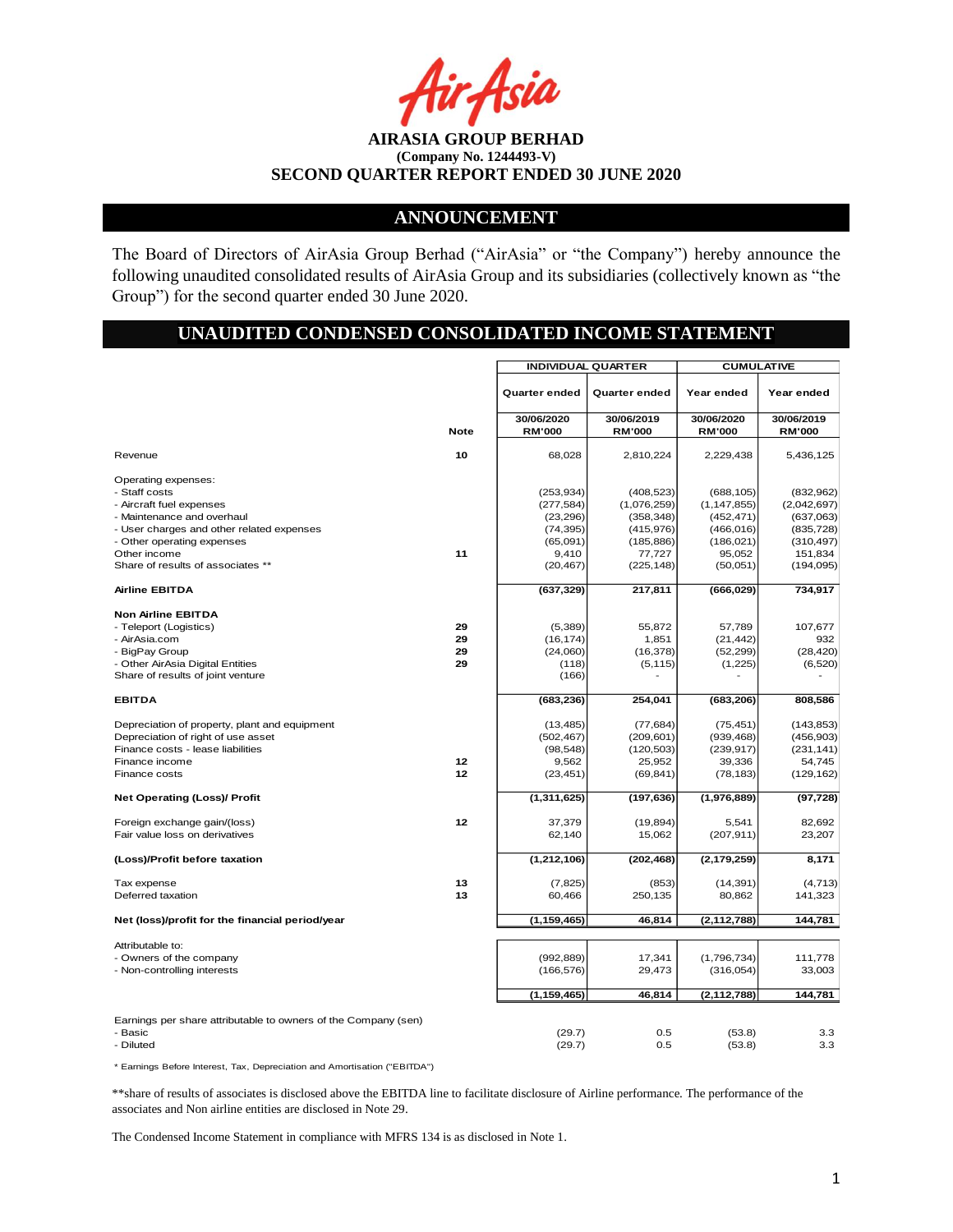# **UNAUDITED CONDENSED CONSOLIDATED STATEMENT OF COMPREHENSIVE INCOME**

|                                                                                                                                                                                                                                                                                                             | <b>INDIVIDUAL QUARTER</b>  |                                 | <b>CUMULATIVE</b>               |                              |  |
|-------------------------------------------------------------------------------------------------------------------------------------------------------------------------------------------------------------------------------------------------------------------------------------------------------------|----------------------------|---------------------------------|---------------------------------|------------------------------|--|
|                                                                                                                                                                                                                                                                                                             | Quarter ended              | Quarter ended                   | Year ended                      | Year ended                   |  |
|                                                                                                                                                                                                                                                                                                             | 30/6/2020<br><b>RM'000</b> | 30/6/2019<br><b>RM'000</b>      | 30/6/2020<br><b>RM'000</b>      | 30/6/2019<br><b>RM'000</b>   |  |
| Net (loss)/profit for the financial period                                                                                                                                                                                                                                                                  | (1, 159, 465)              | 46,814                          | (2, 112, 788)                   | 144,781                      |  |
| Other comprehensive income/(loss)                                                                                                                                                                                                                                                                           |                            |                                 |                                 |                              |  |
| Remeasurement loss on employee benefits liability, net of tax<br>Fair value reserve<br>Cash flow hedges                                                                                                                                                                                                     | 1,836<br>50,708<br>339,671 | (1,231)<br>42,194<br>(272, 842) | 848<br>(205, 545)<br>(767, 761) | (1,486)<br>83,552<br>244,276 |  |
| Foreign currency translation differences                                                                                                                                                                                                                                                                    | (345, 945)                 | (67,003)                        | 292,826                         | (16, 365)                    |  |
| Total comprehensive (loss)/income for the period                                                                                                                                                                                                                                                            | (1, 113, 195)              | (252,068)                       | (2,792,420)                     | 454,758                      |  |
| Total comprehensive income attributable to:<br>Owners of the Company<br>Non-controlling interests                                                                                                                                                                                                           | (858, 124)<br>(255,071)    | (280, 715)<br>28,647            | (2,387,871)<br>(404, 549)       | 418,227<br>36,531            |  |
|                                                                                                                                                                                                                                                                                                             | (1, 113, 195)              | (252,068)                       | (2,792,420)                     | 454,758                      |  |
|                                                                                                                                                                                                                                                                                                             |                            |                                 |                                 |                              |  |
| The condensed consolidated income statement and consolidated statement of comprehensive income should<br>be read in conjunction with the audited financial statements for the financial year ended 31 December 2019<br>and the accompanying explanatory notes attached to the interim financial statements. |                            |                                 |                                 |                              |  |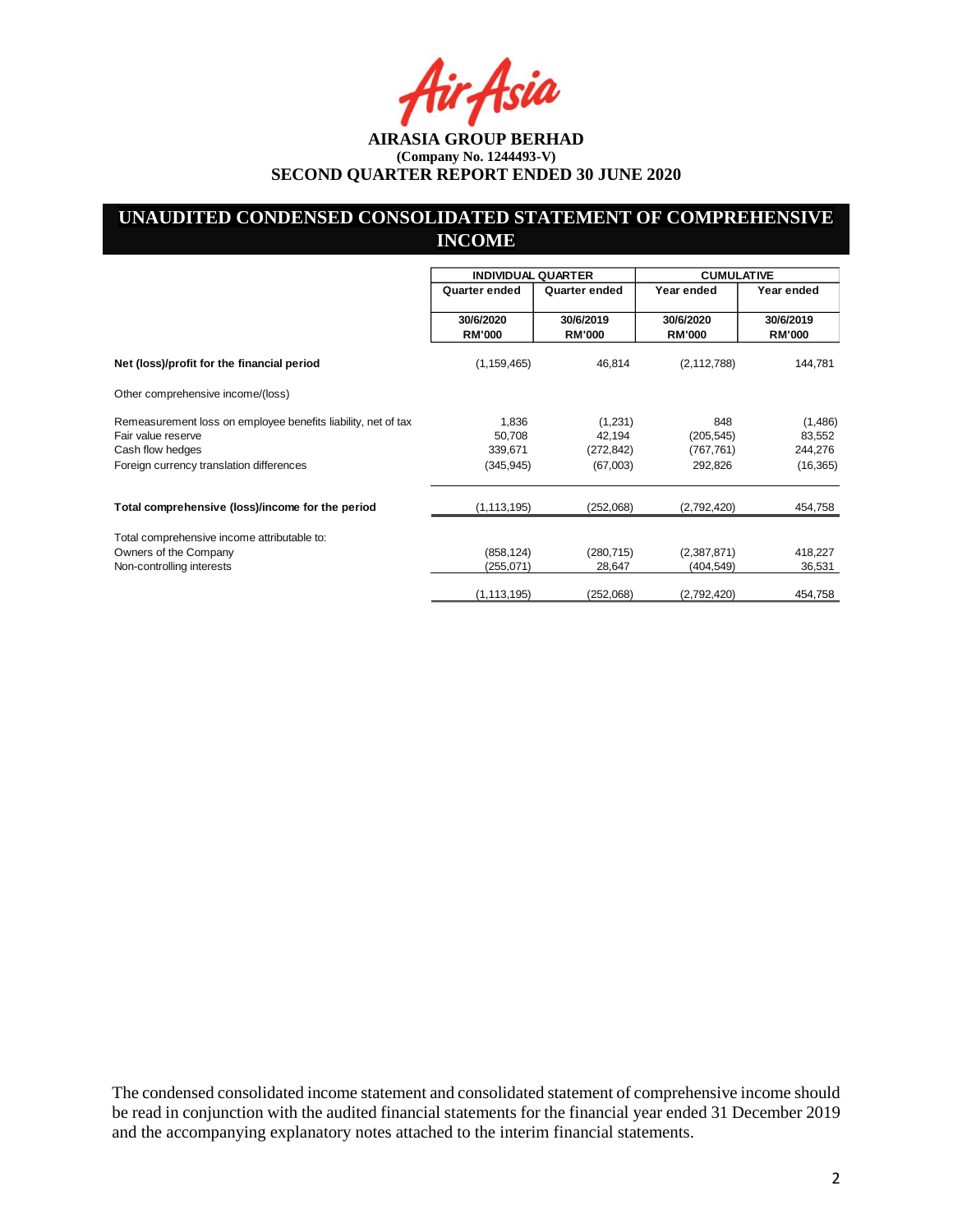Asia

# **UNAUDITED CONDENSED CONSOLIDATED STATEMENT OF FINANCIAL POSITION**

|                                                       | AS AT         | AS AT         |
|-------------------------------------------------------|---------------|---------------|
|                                                       | 30/06/2020    | 31/12/2019    |
| <b>Note</b>                                           | <b>RM'000</b> | <b>RM'000</b> |
| <b>NON CURRENT ASSETS</b>                             |               |               |
| Property, plant and equipment<br>14                   | 1,196,352     | 1,201,576     |
| Right of use assets<br>21                             | 11,268,516    | 11,215,954    |
| Finance lease receivables<br>21                       | 765,082       | 927,429       |
| Investment in associates<br>16                        | 556,768       | 703,325       |
| Investment in joint venture                           | 1,860         |               |
| 15<br>Investment securities                           | 398,167       | 603,215       |
| Intangible assets                                     | 632,895       | 635,024       |
| Deferred tax assets                                   | 1,069,095     | 1,130,830     |
| 17<br>Receivables and prepayments                     | 3,710,104     | 3,423,984     |
| Deposits on aircraft purchase                         | 622,558       | 252,293       |
| Derivative financial instruments<br>22                | 196,595       | 208,725       |
|                                                       | 20,417,992    | 20,302,355    |
| <b>CURRENT ASSETS</b>                                 |               |               |
| <b>Inventories</b>                                    | 160,200       | 146,086       |
| 17<br>Receivables and prepayments                     | 780,426       | 1,133,011     |
| Finance lease receivables<br>21                       | 303,243       | 293,571       |
| Deposits on aircraft purchase                         |               | 344,036       |
| Amounts due from associates                           | 516,124       | 432,709       |
| Amounts due from related parties                      | 308,400       | 107,200       |
| Derivative financial instruments<br>22                | 701,363       | 230,479       |
| Tax recoverable                                       | 10,671        | 17,174        |
| Deposits, bank and cash balances                      | 996,121       | 2,588,097     |
|                                                       | 3,776,548     | 5,292,363     |
| <b>CURRENT LIABILITIES</b>                            |               |               |
| 18<br>Trade and other payables                        | 2,923,189     | 2,175,150     |
| 19<br>Aircraft maintenance provisions and liabilities | 594,978       | 572,312       |
| Sales in advance                                      | 950,752       | 1,182,155     |
| Amounts due to associates                             | 40,844        | 151,812       |
| Amounts due to related parties                        | 3,832         | 260,354       |
| Borrowings<br>20                                      | 464,757       | 342,152       |
| Lease liabilities<br>21                               | 2,196,657     | 2,271,662     |
| Derivative financial instruments<br>22                | 1,087,317     | 126,977       |
| Provision of taxation                                 | 21,702        | 52,895        |
|                                                       | 8,284,028     | 7,135,469     |
|                                                       |               |               |
| <b>NET CURRENT LIABILITIES</b>                        | (4,507,480)   | (1,843,106)   |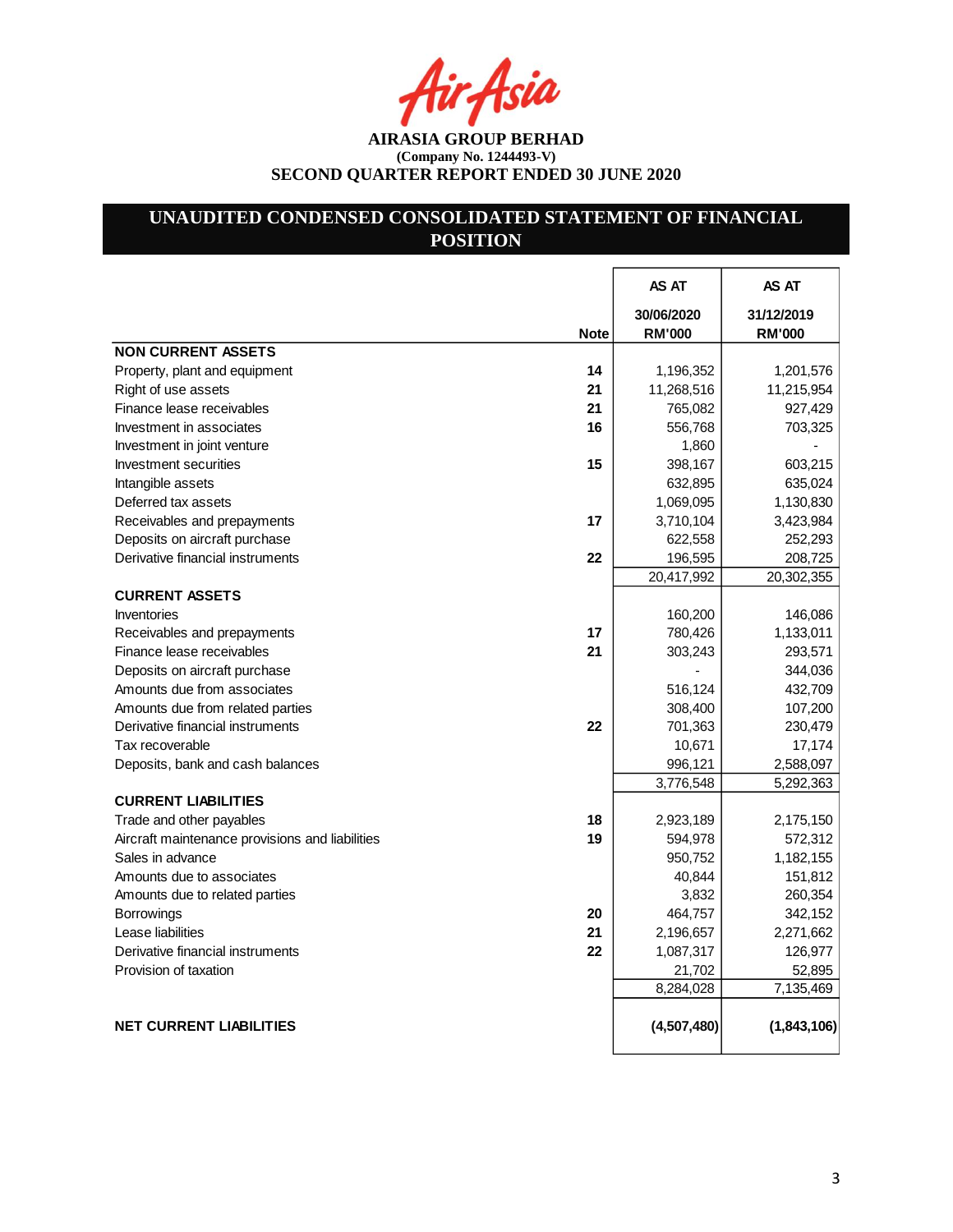# **UNAUDITED CONDENSED CONSOLIDATED STATEMENT OF FINANCIAL POSITION**

|                                                 |             | AS AT                       | AS AT                       |
|-------------------------------------------------|-------------|-----------------------------|-----------------------------|
|                                                 | <b>Note</b> | 30/06/2020<br><b>RM'000</b> | 31/12/2019<br><b>RM'000</b> |
| <b>NON CURRENT LIABILITIES</b>                  |             |                             |                             |
| Trade and other payables                        | 18          | 270,941                     | 320,455                     |
| Aircraft maintenance provisions and liabilities | 19          | 5,062,085                   | 4,720,621                   |
| <b>Borrowings</b>                               | 20          | 73,815                      | 86,714                      |
| Lease liabilities                               | 21          | 9,890,463                   | 10,188,139                  |
| Deferred tax liabilities                        |             | 21,029                      | 84,279                      |
| Derivative financial instruments                | 22          | 483,088                     | 73,350                      |
| Provision for retirement benefits               |             | 79,266                      | 74,951                      |
|                                                 |             | 15,880,687                  | 15,548,509                  |
|                                                 |             |                             |                             |
|                                                 |             | 29,825                      | 2,910,740                   |
|                                                 |             |                             |                             |
| <b>CAPITAL AND RESERVES</b>                     |             |                             |                             |
| Share capital                                   |             | 8,023,268                   | 8,023,268                   |
| Merger deficit                                  |             | (5,507,594)                 | (5,507,594)                 |
| Other reserves                                  |             | (825, 391)                  | 147,067                     |
| Foreign exchange reserve                        |             | 463,963                     | 171,137                     |
| Retained earnings                               |             | (132, 282)                  | 1,664,452                   |
|                                                 |             | 2,021,964                   | 4,498,330                   |
| Non-controlling interests                       |             | (1,992,139)                 | (1,587,590)                 |
| Total equity                                    |             | 29,825                      | 2,910,740                   |
| Net assets per share attributable to ordinary   |             |                             |                             |
| equity holders of the Company (RM)              |             | 0.61                        | 1.35                        |

The condensed consolidated statement of financial position should be read in conjunction with the audited financial statements for the financial year ended 31 December 2019 and the accompanying explanatory notes attached to the interim financial statements.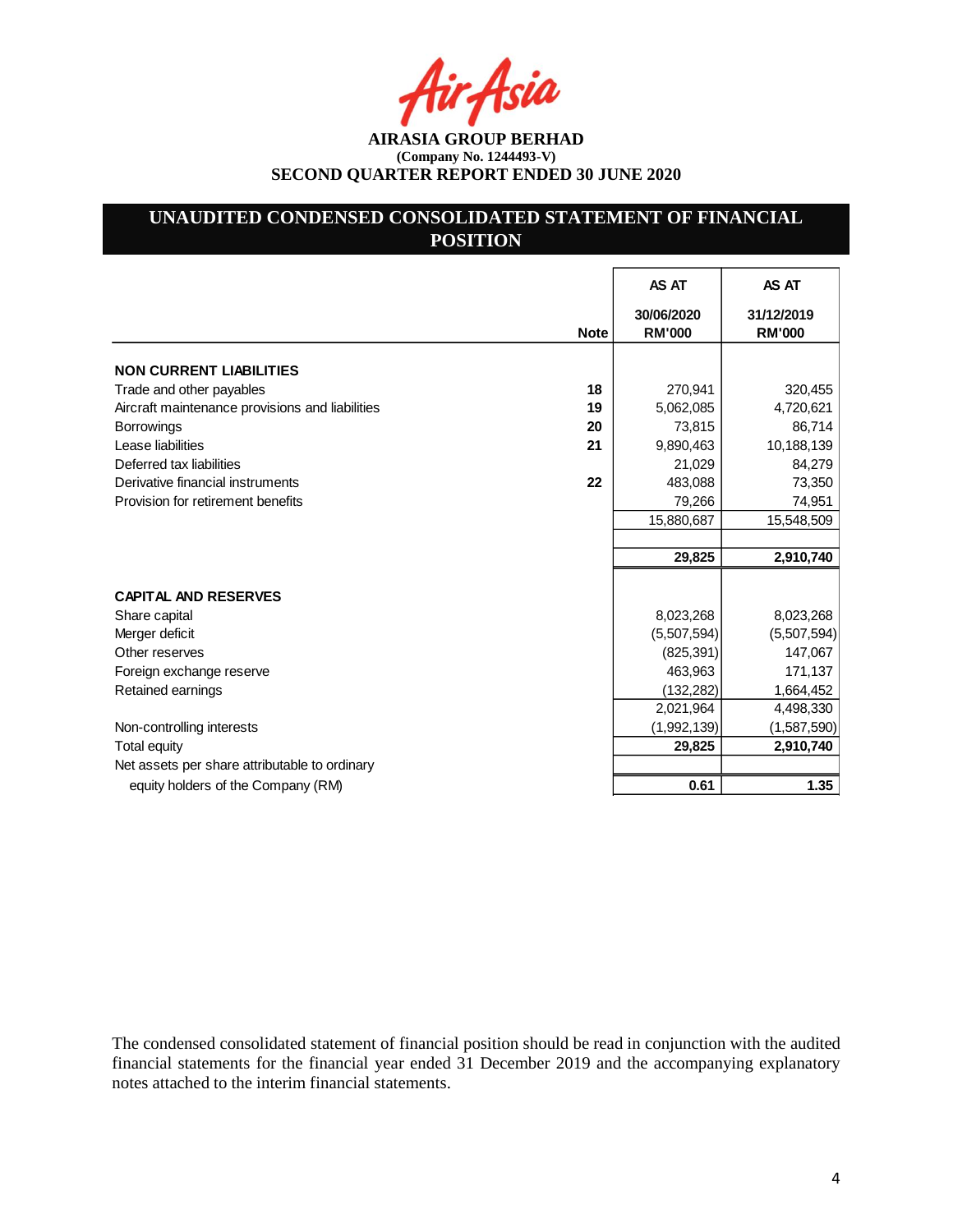Air Asia

# **UNAUDITED CONDENSED CONSOLIDATED STATEMENT OF CHANGES IN EQUITY**

|                                                                                    | Attributable to owners of the Company |                            |                                                              |                                |                                        |                          |                                                                 |                            |                                  |                                             |                                  |
|------------------------------------------------------------------------------------|---------------------------------------|----------------------------|--------------------------------------------------------------|--------------------------------|----------------------------------------|--------------------------|-----------------------------------------------------------------|----------------------------|----------------------------------|---------------------------------------------|----------------------------------|
|                                                                                    | Number<br>of shares<br>'000           | Share<br>Capital           | Merger<br><b>Deficit</b><br><b>RM'000</b>                    | Foreign<br>exchange<br>reserve | Cash flow<br>hedge<br>reserve          | Fair value<br>reserve    | Remeasure-<br>ment loss on<br>employee<br>benefits<br>liability | Retained<br>earnings       | Total<br><b>RM'000</b>           | Non-<br>controlling<br>interests            | Total<br>equity                  |
| At 1 January 2020                                                                  | 3,341,974                             | <b>RM'000</b><br>8,023,268 | (5,507,594)                                                  | <b>RM'000</b><br>171,137       | <b>RM'000</b><br>38,466                | <b>RM'000</b><br>103,768 | <b>RM'000</b><br>4,833                                          | <b>RM'000</b><br>1,664,452 | 4,498,330                        | <b>RM'000</b><br>(1,587,590)                | <b>RM'000</b><br>2,910,740       |
| Net profit for the financial period<br>Other comprehensive income                  |                                       |                            | $\overline{\phantom{a}}$                                     | 292,826                        | $\overline{\phantom{a}}$<br>(767, 761) | (205, 545)               | ٠<br>848                                                        | (1,796,734)                | (1,796,734)<br>(679, 632)        | (316, 054)<br>(88, 495)                     | (2, 112, 788)<br>(768, 127)      |
| At 30 June 2020                                                                    | 3,341,974                             | 8,023,268                  | (5,507,594)                                                  | 463,963                        | (729, 295)                             | (101, 777)               | 5,681                                                           | (132, 282)                 | 2,021,964                        | (1,992,139)                                 | 29,825                           |
| At 1 January 2019                                                                  | 3,341,974                             | 8,023,268                  | (5,507,594)                                                  | 178,515                        | (477, 610)                             | 21,716                   | 4,447                                                           | 5,389,073                  | 7,631,815                        | (1,622,087)                                 | 6,009,728                        |
| Net profit for the financial period<br>Other comprehensive income<br>Dividend paid | $\overline{a}$                        | $\overline{\phantom{a}}$   | $\overline{a}$<br>$\overline{\phantom{a}}$<br>$\overline{a}$ | (16, 365)                      | $\overline{\phantom{a}}$<br>244,276    | 83,552                   | (2,057)<br>٠                                                    | 111,778<br>(401, 037)      | 111,778<br>309,406<br>(401, 037) | 33,003<br>1,764<br>$\overline{\phantom{a}}$ | 144,781<br>311,170<br>(401, 037) |
| At 30 June 2019                                                                    |                                       | $\sim$                     | $\blacksquare$                                               | (16, 365)                      | 244,276                                | 83,552                   | (2,057)                                                         | (289, 259)                 | 20,147                           | 34,767                                      | 54,914                           |

The condensed consolidated statement of changes in equity should be read in conjunction with the audited financial statements for the financial year ended 31 December 2019 and the accompanying explanatory notes attached to the interim financial statements.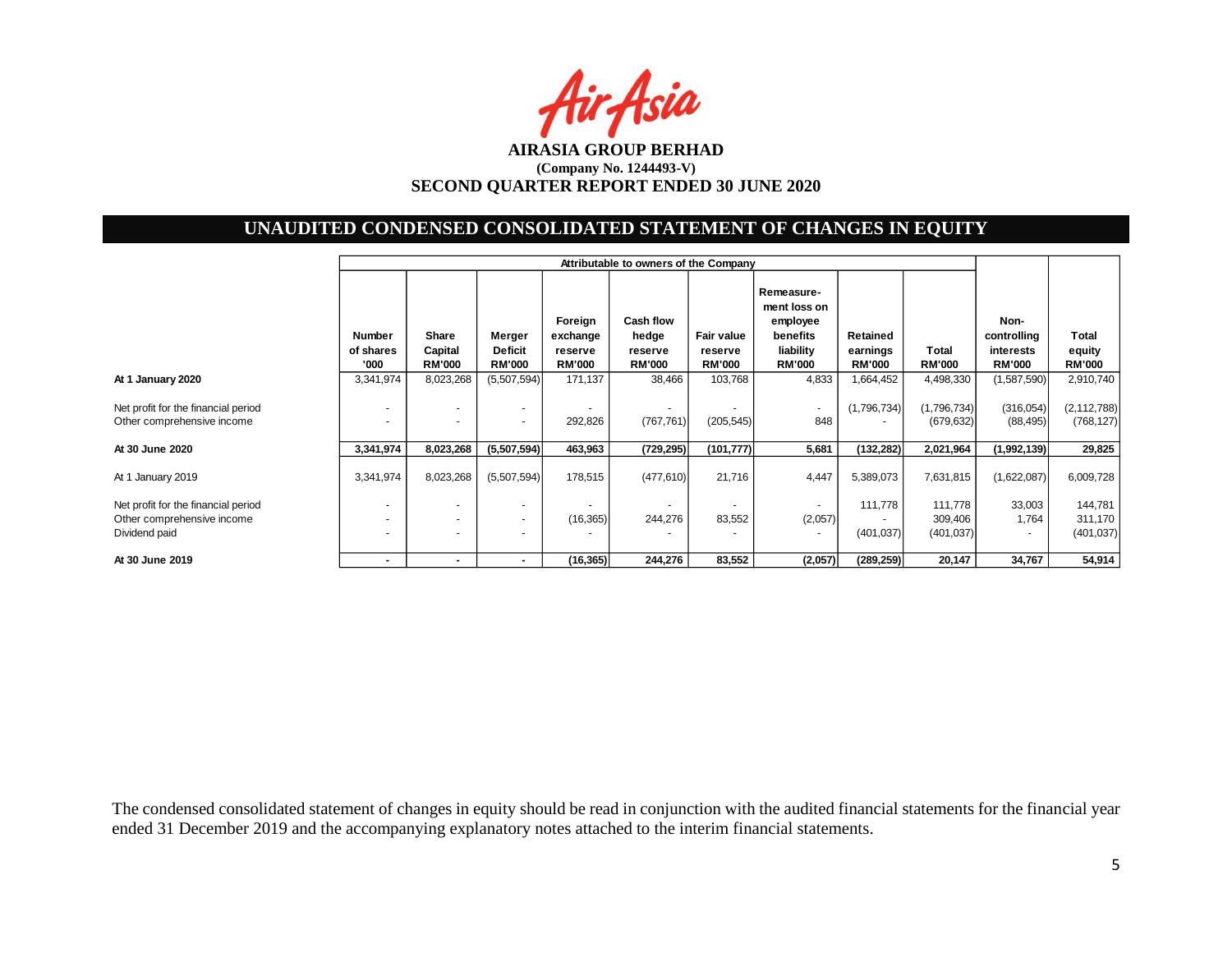tir Asia

**AIRASIA GROUP BERHAD (Company No. 1244493-V) SECOND QUARTER REPORT ENDED 30 JUNE 2020**

# **UNAUDITED CONDENSED CONSOLIDATED CASH FLOW STATEMENTS**

|                                                           | <b>PERIOD ENDED</b>         | <b>PERIOD ENDED</b>         |
|-----------------------------------------------------------|-----------------------------|-----------------------------|
|                                                           | 30/06/2020<br><b>RM'000</b> | 30/06/2019<br><b>RM'000</b> |
| <b>CASH FLOWS FROM OPERATING ACTIVITIES</b>               |                             |                             |
| (Loss)/Profit before taxation                             | (2, 179, 259)               | 8,171                       |
| Adjustments:                                              |                             |                             |
| Property, plant and equipment                             |                             |                             |
| - Depreciation                                            | 75,451                      | 143,853                     |
| - Gain on disposal                                        | (8,749)                     | (1,081)                     |
| - Write Off                                               | 6,836                       |                             |
| Depreciation of Right of Use asset                        | 939,468                     | 797,503                     |
| Intangible assets                                         |                             |                             |
| - Amortisation                                            | 304                         | 304                         |
| - Write off                                               | 6,500                       |                             |
| Provision for retirement benefit                          | 1,257                       |                             |
| Fair value loss/(gain) on derivative financial intruments | 207,911                     | (23, 207)                   |
| Share of results of associates                            | 50,218                      | 194,095                     |
| Net unrealised foreign exchange gain                      | (50,600)                    | (156, 661)                  |
| Interest expense                                          | 78,183                      | 129,162                     |
| Interest on lease liabilities                             | 239,917                     | 231,141                     |
| Interest income                                           | (39, 336)                   | (23, 745)                   |
|                                                           | (671, 899)                  | 1,299,535                   |
| <b>Changes in working capital</b>                         |                             |                             |
| Inventories                                               | (11, 811)                   | (16, 381)                   |
| Receivables and prepayments                               | 297,307                     | (115, 510)                  |
| Trade and other payables and provisions                   | 201,680                     | 323,178                     |
| Intercompany balances                                     | (724, 348)                  | (142, 726)                  |
| Cash (used in)/generated from operations                  | (909, 071)                  | 1,348,096                   |
| Interest paid                                             | (78, 183)                   | (121, 993)                  |
| Interest received                                         | 39,336                      | 26,982                      |
| Tax paid                                                  | (8,008)                     | (220)                       |
| Net cash (used in)/ generated from operating activities   | (955, 926)                  | 1,252,865                   |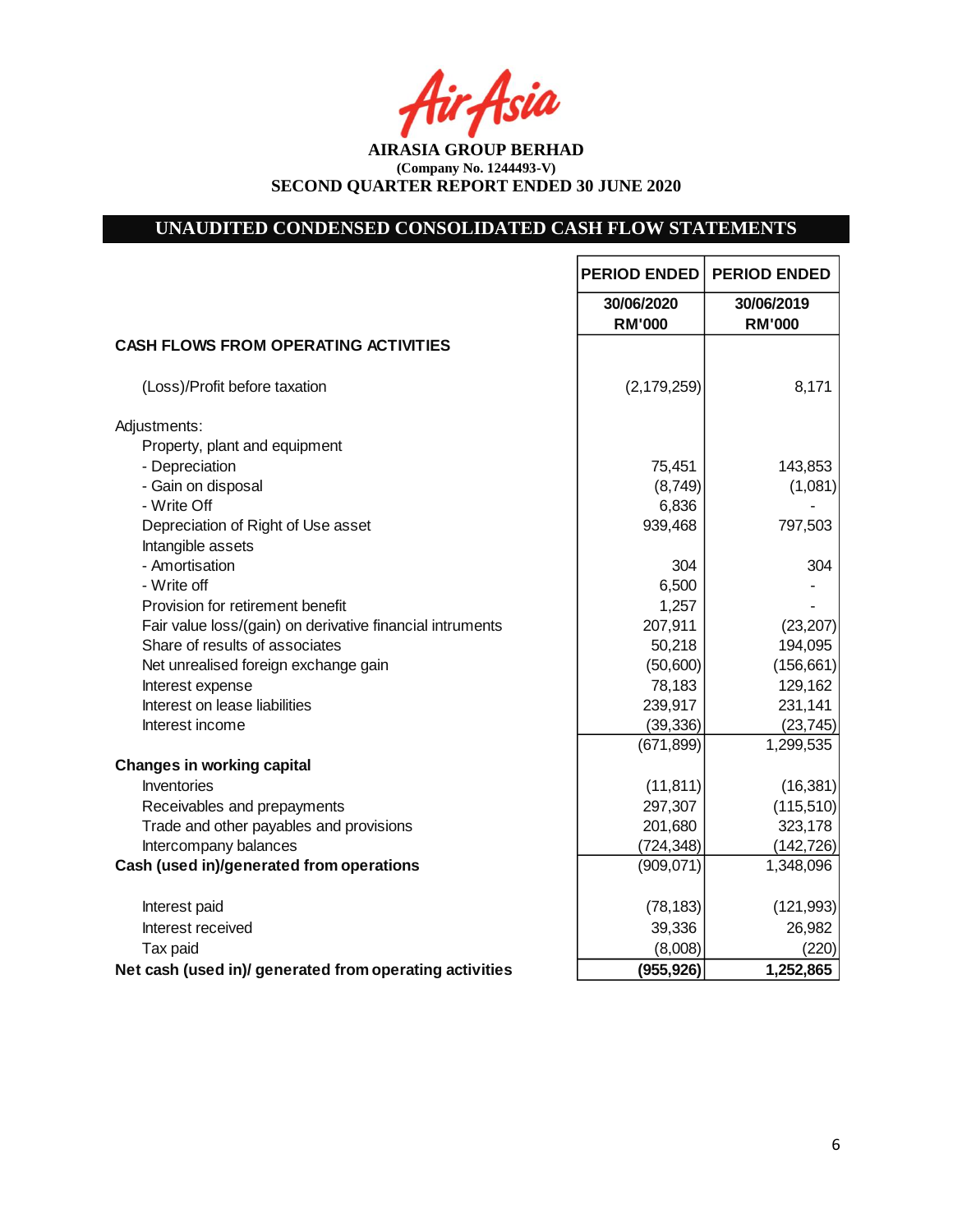Asia

**AIRASIA GROUP BERHAD (Company No. 1244493-V) SECOND QUARTER REPORT ENDED 30 JUNE 2020**

# **UNAUDITED CONDENSED CONSOLIDATED CASH FLOW STATEMENTS**

|                                                                         | <b>PERIOD ENDED</b>         | <b>PERIOD ENDED</b>         |
|-------------------------------------------------------------------------|-----------------------------|-----------------------------|
|                                                                         | 30/06/2020<br><b>RM'000</b> | 30/06/2019<br><b>RM'000</b> |
| <b>CASH FLOWS FROM INVESTING ACTIVITIES</b>                             |                             |                             |
| Property, plant and equipment                                           |                             |                             |
| - Additions                                                             | (92, 987)                   | (56, 700)                   |
| - Proceeds from disposal                                                | 9,382                       | 1,013,210                   |
| Addition in intangible assets                                           | (4,675)                     | (12, 459)                   |
| Proceeds from other investments                                         | 4,261                       |                             |
| Additional investments in investment securities                         |                             | (7, 725)                    |
| Additional subscription of shares in associates                         |                             | (147,001)                   |
| Investment in joint venture                                             | (2,025)                     |                             |
| Net cash (used in)/generated from investing activities                  | (86, 044)                   | 789,325                     |
| <b>CASH FLOWS FROM FINANCING ACTIVITIES</b><br>Proceeds from borrowings | 148,317                     | 311,224                     |
| Dividends paid                                                          |                             | (401, 037)                  |
| Interest on lease liabilities                                           | (141, 369)                  | (231, 141)                  |
| Repayment of borrowings and lease liabilities                           | (631, 997)                  | (1,656,645)                 |
| Net cash used in financing activities                                   | (625, 049)                  | (1,977,599)                 |
|                                                                         |                             |                             |
| NET (DECREASE)/ INCREASE FOR THE FINANCIAL PERIOD                       | (1,667,019)                 | 64,591                      |
| <b>CASH AND CASH EQUIVALENTS AT BEGINNING</b><br>OF THE FINANCIAL YEAR  | 2,588,097                   | 3,326,921                   |
| <b>CURRENCY TRANSLATION DIFFERENCES</b>                                 | 75,043                      | (164, 548)                  |
| <b>CASH AND CASH EQUIVALENTS AT END OF</b>                              |                             |                             |
| <b>FINANCIAL PERIOD</b>                                                 | 996,121                     | 3,226,964                   |

The condensed consolidated cash flow statements should be read in conjunction with the audited financial statements for the financial year ended 31 December 2019 and the accompanying explanatory notes attached to the interim financial statements.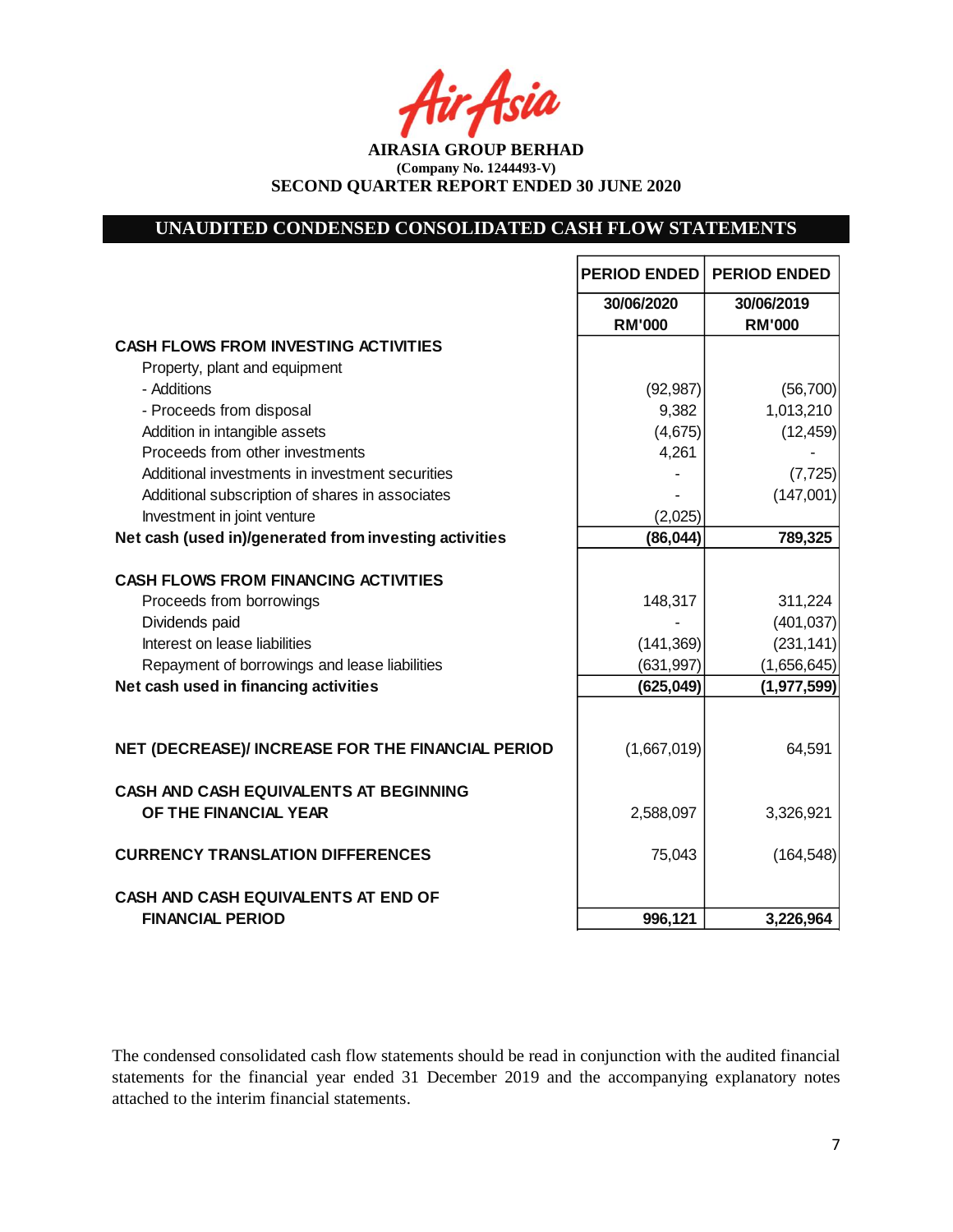Asia

**AIRASIA GROUP BERHAD (Company No. 1244493-V) SECOND QUARTER REPORT ENDED 30 JUNE 2020**

## **NOTES TO THE QUARTERLY REPORT**

### **1. Basis of preparation**

The Interim Financial Report is unaudited and has been prepared in accordance with paragraph 9.22 and Appendix 9B of Bursa Malaysia Securities Berhad's ("Bursa Malaysia") Listing Requirements. The Consolidated Income Statement on page 1 has been presented to better reflect the Airline and Non-Airline activities of the Group.

The Interim Financial Statements should be read in conjunction with the audited financial statements for the year ended 31 December 2019. The explanatory notes attached to the interim financial statements provide an explanation of events and transactions that are significant for understanding of the changes in the financial position and performance of the Group since the year ended 31 December 2019.

The Consolidated Income Statement for the quarter ended 30 June 2020, in compliance with MFRS134: Interim Financial Reporting is as follows:

|                                                 | <b>INDIVIDUAL QUARTER</b> |                      | <b>CUMULATIVE</b> |               |
|-------------------------------------------------|---------------------------|----------------------|-------------------|---------------|
|                                                 | Quarter ended             | <b>Quarter ended</b> | Year ended        | Year ended    |
|                                                 | 30/06/2020                | 30/06/2019           | 30/06/2020        | 30/06/2019    |
|                                                 | <b>RM'000</b>             | <b>RM'000</b>        | <b>RM'000</b>     | <b>RM'000</b> |
| Revenue                                         | 118,964                   | 2,921,745            | 2,430,724         | 5,648,537     |
| Operating expenses:                             |                           |                      |                   |               |
| - Staff costs                                   | (278, 576)                | (424, 058)           | (733, 795)        | (865, 608)    |
| - Depreciation of property, plant and equipment | (515, 952)                | (287, 285)           | (1,014,919)       | (600, 756)    |
| - Aircraft fuel expenses                        | (277, 584)                | (1,076,259)          | (1, 147, 855)     | (2,042,697)   |
| - Maintenance and overhaul                      | (23, 296)                 | (358, 348)           | (452, 471)        | (637,063)     |
| - User charges and other related expenses       | (74, 395)                 | (415, 976)           | (466, 016)        | (835, 728)    |
| - Other operating expenses                      | (160, 254)                | (297, 820)           | (413, 663)        | (511, 116)    |
| Other income                                    | 32,538                    | 129,905              | 149,921           | 246,356       |
|                                                 |                           |                      |                   |               |
| <b>Operating (loss)/profit</b>                  | (1, 178, 555)             | 191,904              | (1,648,074)       | 401,925       |
|                                                 |                           |                      |                   |               |
| Finance income                                  | 9,562                     | 25,952               | 39,336            | 54,745        |
| Finance costs                                   | (121, 999)                | (190, 344)           | (318, 100)        | (360, 303)    |
| Net operating (loss)/profit                     | (1, 290, 992)             | 27,512               | (1,926,838)       | 96,367        |
| Share of results of associates                  | (20, 467)                 | (225, 148)           | (50,051)          | (194, 095)    |
| Share of results of joint venture               | (166)                     |                      |                   |               |
| Foreign exchange gains/(loss)                   | 37,379                    | (19, 894)            | 5,541             | 82,692        |
| Fair value loss on derivatives                  | 62,140                    | 15,062               | (207, 911)        | 23,207        |
|                                                 |                           |                      |                   |               |
| (Loss)/Profit before taxation                   | (1,212,106)               | (202, 468)           | (2, 179, 259)     | 8,171         |
| Tax expense                                     | (7, 825)                  | (853)                | (14, 391)         | (4, 713)      |
| Deferred taxation                               | 60,466                    | 250,135              | 80,862            | 141,323       |
|                                                 |                           |                      |                   |               |
| Net (loss)/profit for the financial period      | (1, 159, 465)             | 46,814               | (2, 112, 788)     | 144,781       |

The condensed consolidated income statements should be read in conjunction with the audited financial statements for the financial year ended 31 December 2019 and the accompanying explanatory notes attached to the interim financial statements.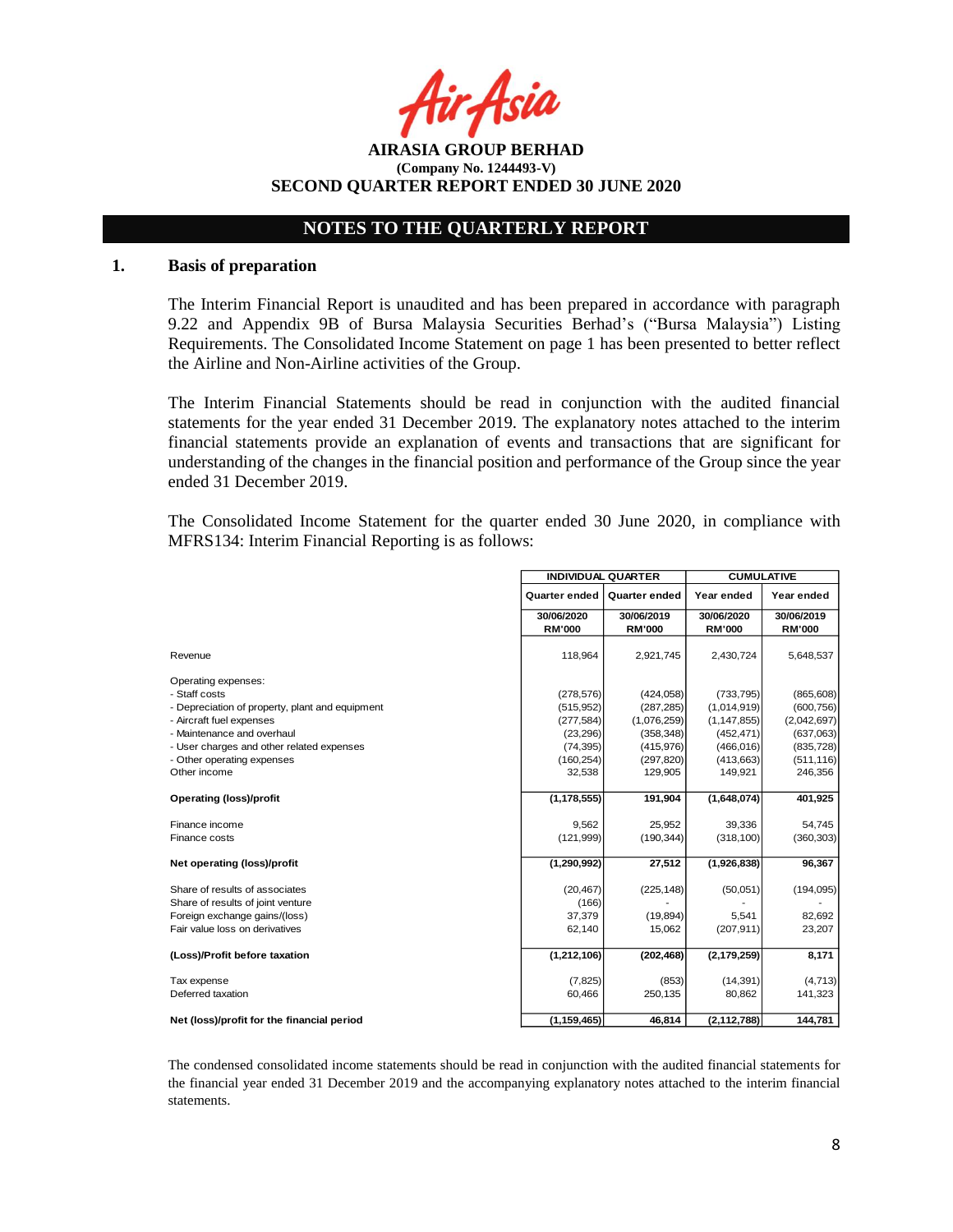r Asia

**AIRASIA GROUP BERHAD (Company No. 1244493-V) SECOND QUARTER REPORT ENDED 30 JUNE 2020**

### **2. Summary of significant accounting policies**

The accounting policies and methods of computation adopted for the interim financial statements are consistent with those adopted for the Audited Financial Statements for the financial year ended 31 December 2019. Details of standards, amendments to published standards and interpretations to existing standards that are applicable to the Group with effect from 1 January 2020 or later are provided in the notes to the financial statements in the Audited Financial Statements of the Group for the financial year ended 31 December 2019. The Group did not early adopt any new standards, amendments to published standards and interpretation to existing standards.

For the beginning of the financial year 1 January 2020, the standards that becomes effective does not have any material impact to the financial statements of the Group and the Company for the year.

On 1 June 2020, Malaysian Accounting Standards Board issued an Amendment to MFRS 16 : Covid 19 Related Rent Concessions that can be applied for annual reporting periods beginning on or after 1 June 2020 where earlier application is also permitted. The accounting standard provides a practical expedient, whereby the lessee may elect not to assess whether a rent concession granted by lessors (which can include waiver, deferral or extension for the period of up until 30 June 2021) is a lease modification. A lessee that makes this election shall account for any change in lease payments resulting from the rent concession the same way it would account for the change in applying this Standard if the change were not a lease modification.

## **3. Auditors' report on preceding annual financial statements**

The auditors have expressed an unqualified opinion with an emphasis of matter on material uncertainty relating to going concern, in view of the current economic condition and Covid-19 Pandemic, in respect of the Company's audited financial statements for the financial year ended 31 December 2019 in their report dated 6 July 2020. The Emphasis of matter by Independent Auditors were as follows:

"We draw attention to Note 2.1 and Note 48 to the financial statements, which indicate that the Group has a net loss of RM283 million for the financial year ended 31 December 2019 and the current liabilities exceeded its current assets by RM1,843 million. Further, in early 2020, the global economy, in particular the commercial airlines industry, faces uncertainty as a result of the unprecedented COVID-19 pandemic. The travel and border restrictions implemented by countries around the world has led to a significant fall in demand for air travel which impacted the Group's financial performance and cash flows. These events or conditions, along with other matters as set forth in Note 2.1 and Note 48 to the financial statements, indicate existence of material uncertainties that may cast significant doubt on the Group's and the Company's ability to continue as a going concern."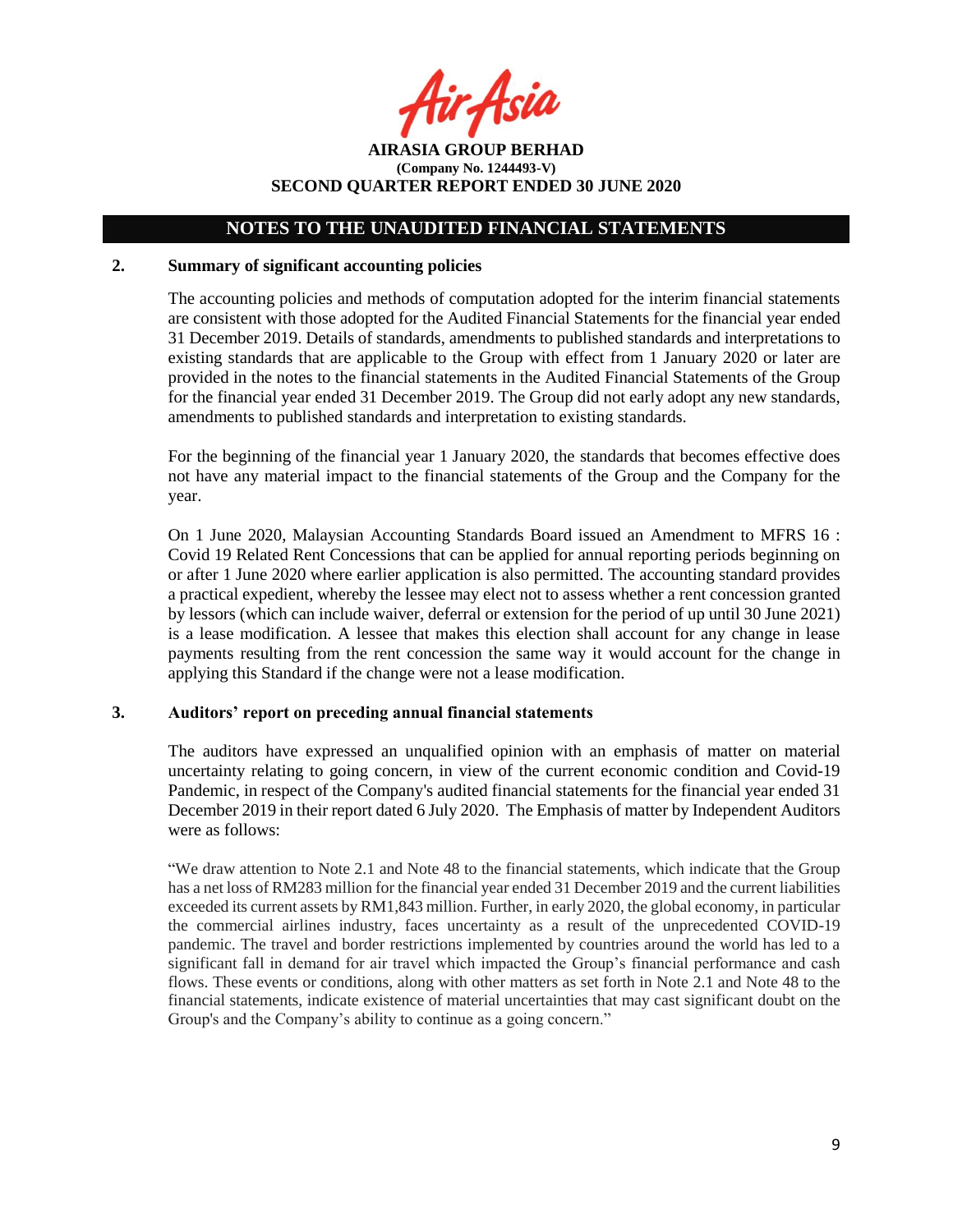fir Asia

**AIRASIA GROUP BERHAD (Company No. 1244493-V) SECOND QUARTER REPORT ENDED 30 JUNE 2020**

### **3. Auditors' report on preceding annual financial statements (cont'd.)**

Nevertheless, with the recent progressive uplifting of restriction on interstate travel and domestic tourism activities within the operating countries, the Group has seen positive developments on its business operations as passenger seat booking trends, flight frequencies and load factors are gradually improving to cater for the increasing demand. The financial statements of the Group and the Company have been prepared on a going concern basis, the validity of which is dependent on successful recovery from the COVID-19 pandemic in conjunction with the actions undertaken by the government of the respective countries, favorable outcome of the ongoing discussions with the financial institutions and investors to obtain required funding and successful implementation of the management's plans for future actions in responding to the conditions above as disclosed in Note 2.1 and Note 48 to the financial statements.

Our opinion is not modified in respect of this matter."

### **4. Seasonality of operations**

AirAsia is primarily involved in the provision of air transportation services and thus, is subject to the seasonal demand for air travel. Due to the current Covid 19 situation and the various lockdowns in countries of which the Group operates in, the operations are adversely impacted.

#### **5. Unusual items due to their nature, size or incidence**

There were no unusual items affecting assets, liabilities, equity, net income or cash flows during the current quarter and financial period-to-date except for that arising from the Covid 19 outbreak and the fuel hedges as disclosed in Note 22(c).

### **6. Changes in composition of the Group**

There are no material changes in composition of the Group during the current quarter.

### **7. Changes in estimates**

There were no changes in estimates that have had a material effect on the results of the current quarter and financial period-to-date.

## **8. Capital and reserves**

There was no cancellation, repurchases, resale and repayment of debt and equity securities for the period ended 30 June 2020.

## **9. Dividends paid and proposed**

No dividend has been proposed during the quarter ended 30 June 2020.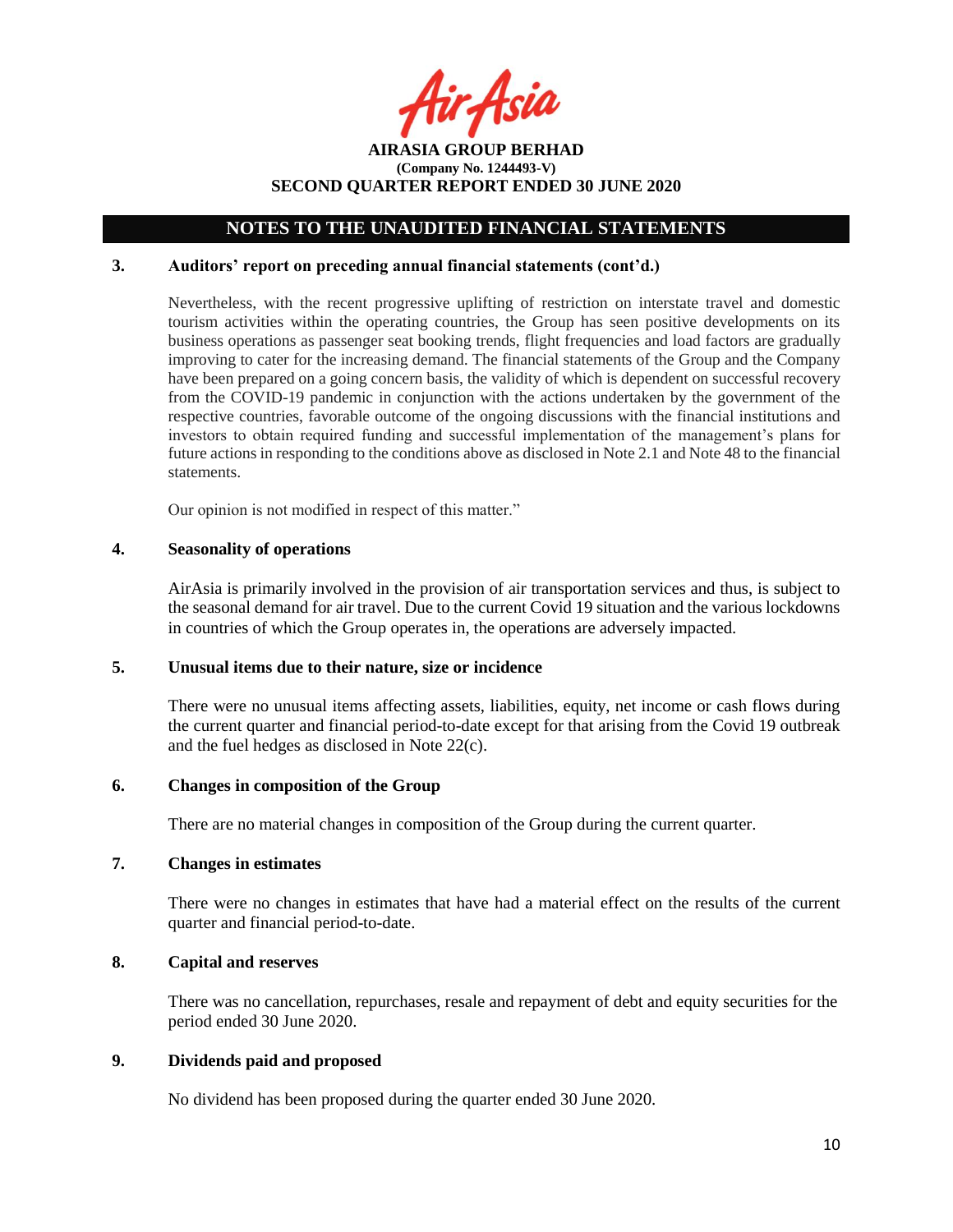Asia

**AIRASIA GROUP BERHAD (Company No. 1244493-V) SECOND QUARTER REPORT ENDED 30 JUNE 2020**

#### **10. Revenue**

|                                        | <b>Quarter ended</b><br>30/6/2020<br><b>RM</b> million | <b>Quarter ended</b><br>30/6/2019<br><b>RM</b> million |
|----------------------------------------|--------------------------------------------------------|--------------------------------------------------------|
| Passenger revenue                      |                                                        |                                                        |
| seat sales<br>$\overline{\phantom{0}}$ | 38.1                                                   | 2,283.4                                                |
| others<br>-                            | 7.1                                                    | 509.6                                                  |
| Aircraft operating lease income        | 22.8                                                   | 17.2                                                   |
|                                        | 68.0                                                   | 2,810.2                                                |
| Teleport (Logistics)                   | 50.9                                                   | 111.5                                                  |
|                                        | 118.9                                                  | 2,921.7                                                |

Passenger revenue "Others" includes ancillary income such as administrative fees, baggage fees, assigned seats, cancellations, documentation and other fees, and on-board sales of meals and merchandise.

## **11. Other income**

|                                                        | <b>Quarter ended</b><br>30/6/2020<br><b>RM</b> million | <b>Quarter ended</b><br>30/6/2019<br><b>RM</b> million |
|--------------------------------------------------------|--------------------------------------------------------|--------------------------------------------------------|
| Fees charged for provision of commercial air transport |                                                        |                                                        |
| services                                               | 1.6                                                    | 28.4                                                   |
| Others                                                 | 7.8                                                    | 49.3                                                   |
|                                                        | 9.4                                                    | 77.7                                                   |

Other income "Others" includes commission and advertising income, forfeited revenue and insurance claims.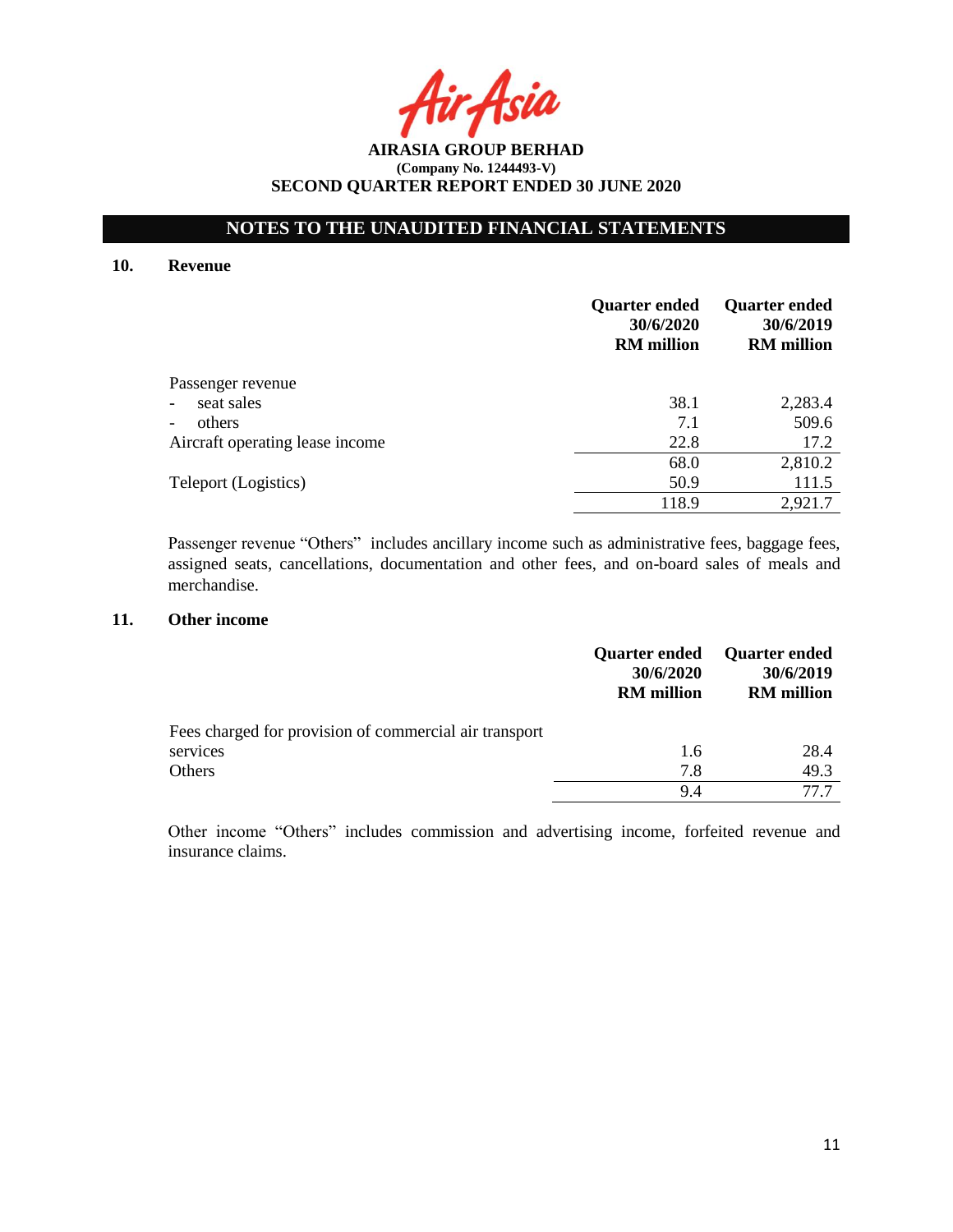Asia

**AIRASIA GROUP BERHAD (Company No. 1244493-V) SECOND QUARTER REPORT ENDED 30 JUNE 2020**

## **12. Finance income/(costs) and foreign exchange gains/(losses)**

|                                                                                   | Quarter<br>ended              | Quarter<br>ended              | Year ended                    | Year ended                    |
|-----------------------------------------------------------------------------------|-------------------------------|-------------------------------|-------------------------------|-------------------------------|
|                                                                                   | 30/06/20<br><b>RM</b> million | 30/06/19<br><b>RM</b> million | 30/06/20<br><b>RM</b> million | 30/06/19<br><b>RM</b> million |
| (a) Finance income                                                                |                               |                               |                               |                               |
| Interest income from:                                                             |                               |                               |                               |                               |
| - deposits with licensed banks                                                    | 3.1                           | 10.4                          | 4.1                           | 23.3                          |
| - from associates<br>- finance lease receivables                                  | 6.5                           | 15.5                          | 2.8<br>32.4                   | 31.0                          |
| Discounting effect on financial instruments and others                            |                               |                               |                               | 0.4                           |
|                                                                                   | 9.6                           | 25.9                          | 39.3                          | 54.7                          |
| (b) Finance costs                                                                 |                               |                               |                               |                               |
| Bank borrowings                                                                   | 1.7                           | (63.2)                        | (28.3)                        | (118.7)                       |
| Amortisation of premiums for interest rate caps                                   | (0.1)                         | (0.8)                         | (0.4)                         | (1.6)                         |
| Discounting effect on financial instruments, bank<br>facilities and other charges | (25.1)                        | (5.8)                         | (49.5)                        | (8.9)                         |
|                                                                                   | (23.5)                        | (69.8)                        | (78.2)                        | (129.2)                       |
| (c) Foreign exchange gains/(losses)                                               |                               |                               |                               |                               |
| - realized                                                                        | (13.0)                        | (3.4)                         | (45.1)                        | 22.5                          |
| - unrealized                                                                      | 50.4                          | 73.1                          | 50.6                          | 156.6                         |
| - fair value movement recycled<br>from cash flow hedge reserve                    |                               | (89.6)                        |                               | (96.4)                        |
|                                                                                   | 37.4                          | (19.9)                        | 5.5                           | 82.7                          |

## **13. Income tax and Deferred tax**

### **Income tax expense**

The current taxation charge for the quarter of RM7.8 million comprises tax payable on interest income and corporate income taxes for the subsidiaries.

### **Deferred taxation**

Net deferred tax asset of RM60.5 million was recognised in the current quarter.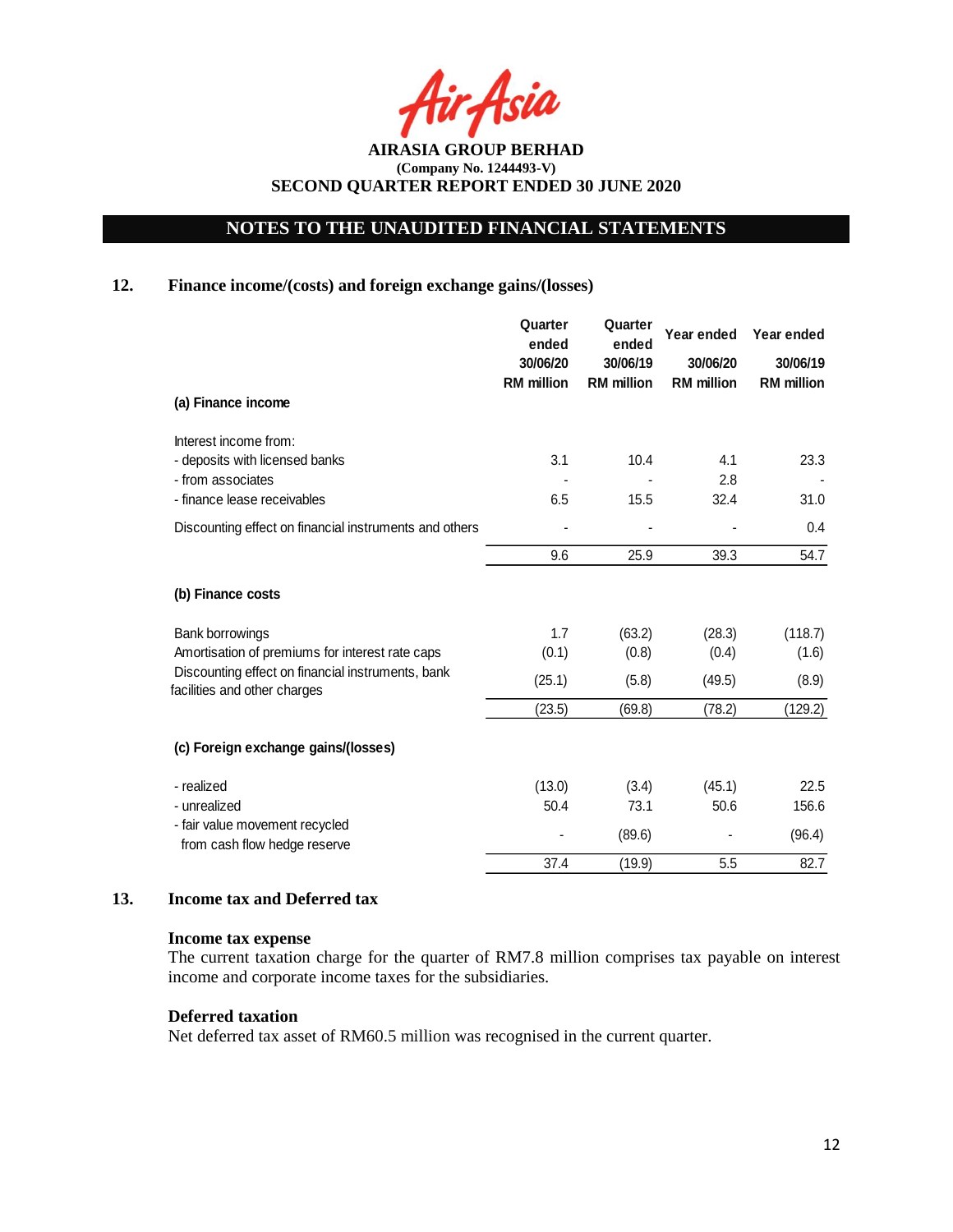Asil

## **NOTES TO THE UNAUDITED FINANCIAL STATEMENTS**

## **14. Property, plant and equipment**

(a) acquisition and disposals

During the period ended 30 June 2020, the Group acquired property, plant and equipment with a cost of RM93.0 million (period ended 30 June 2019: RM56.7 million).

During the period ended 30 June 2020, proceeds from disposal of property, plant and equipment is RM9.4 million (period ended 30 June 2019: RM1,013.2 million).

(b) revaluation

There was no revaluation of property, plant and equipment in the quarter under review or in the same quarter of the prior year.

(c) impairment

There was no impairment of property, plant and equipment in the quarter under review or in the same quarter of the prior year.

### **15. Quoted investments and properties**

There was no purchase or disposal of quoted securities for the quarter under review and financial period to date.

## **16. Investments in associates**

|                                               | As at<br>30/6/2020<br><b>RM</b> million | As at<br>31/12/2019<br><b>RM</b> million |
|-----------------------------------------------|-----------------------------------------|------------------------------------------|
| Investment at cost                            | 1,526.2                                 | 819.0                                    |
| Reclassified from investment in joint venture |                                         | 572.7                                    |
| Share of results and reserves                 | (969.5)                                 | (688.4)                                  |
|                                               | 556.7                                   | 703.3                                    |

As permitted by MFRS 128, the Group recognized losses from the associates to the extent of the Group's interest in these associates. The unrecognized losses at the reporting date is RM525.1 million.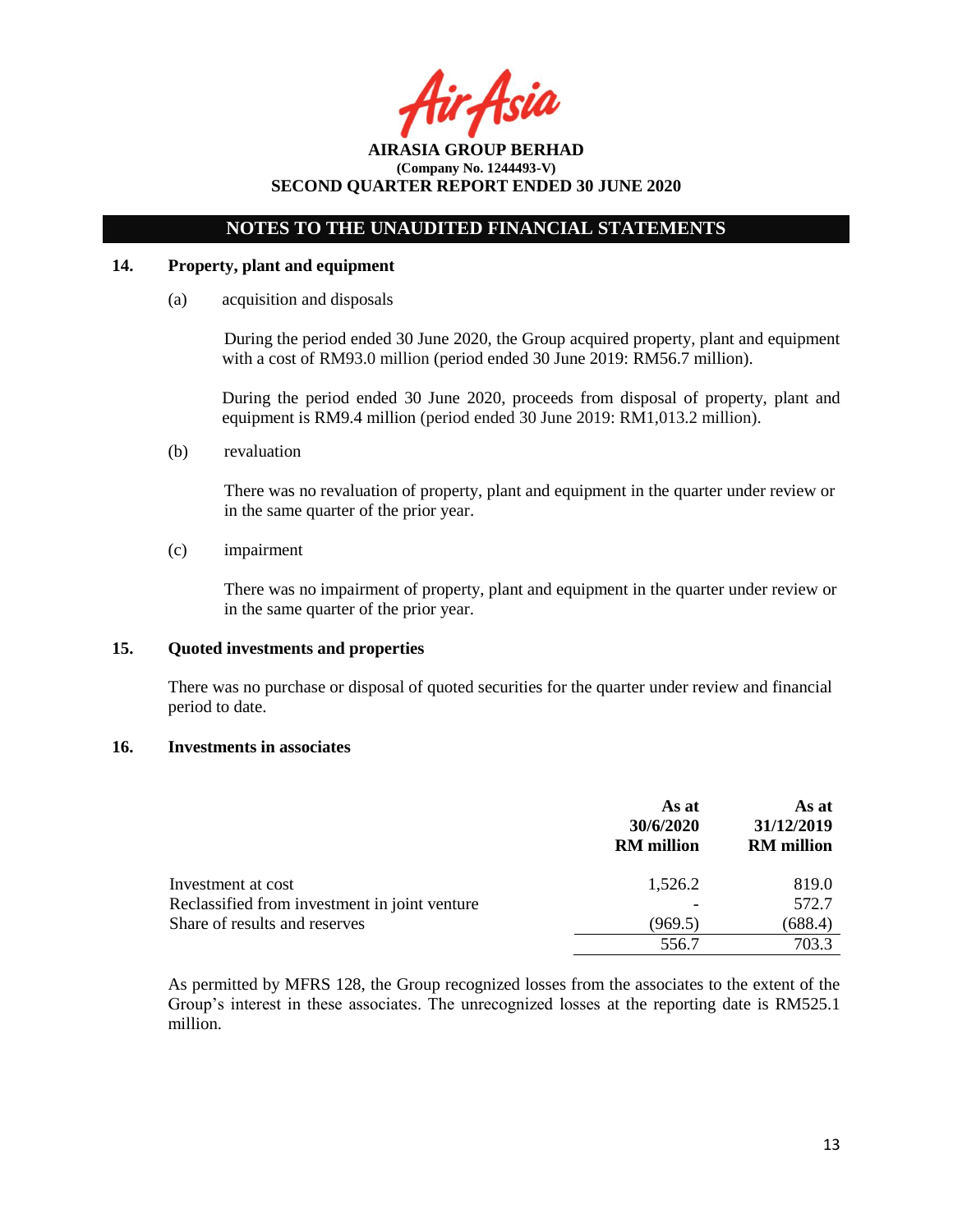Asia

**AIRASIA GROUP BERHAD (Company No. 1244493-V) SECOND QUARTER REPORT ENDED 30 JUNE 2020**

## **17. Receivables and prepayments**

|                                | As at<br>30/6/2020<br><b>RM</b> million | As at<br>31/12/2019<br><b>RM</b> million |
|--------------------------------|-----------------------------------------|------------------------------------------|
| Non-current                    |                                         |                                          |
| Prepayments                    | 2,757.4                                 | 2,512.0                                  |
| Deposits and other receivables | 952.7                                   | 912.0                                    |
|                                | 3,710.1                                 | 3,424.0                                  |
| Current                        |                                         |                                          |
| Trade and other receivables    | 175.1                                   | 450.7                                    |
| Prepayments                    | 524.4                                   | 594.6                                    |
| Deposits                       | 80.9                                    | 87.7                                     |
|                                | 780.4                                   | 1,133.0                                  |

Prepayments include advances for the purchase of fuel as well as prepaid engine maintenance costs to the service provider.

## **18. Trade and other payables**

|                            | As at<br>30/6/2020<br><b>RM</b> million | As at<br>31/12/2019<br><b>RM</b> million |
|----------------------------|-----------------------------------------|------------------------------------------|
| Non-current                |                                         |                                          |
| Other payables             | 270.9                                   | 320.5                                    |
| Current                    |                                         |                                          |
| Trade payables             | 1,763.7                                 | 449.0                                    |
| Other payables             | 169.2                                   | 453.5                                    |
| Accruals for fuel          | 63.5                                    | 270.5                                    |
| Collateral for derivatives |                                         | 7.8                                      |
| Others                     | 918.2                                   | 994.4                                    |
|                            | 2,923.2                                 | 2,175.2                                  |

Other payables and accruals include accruals for operational expenses and passenger service charges payable to airport authorities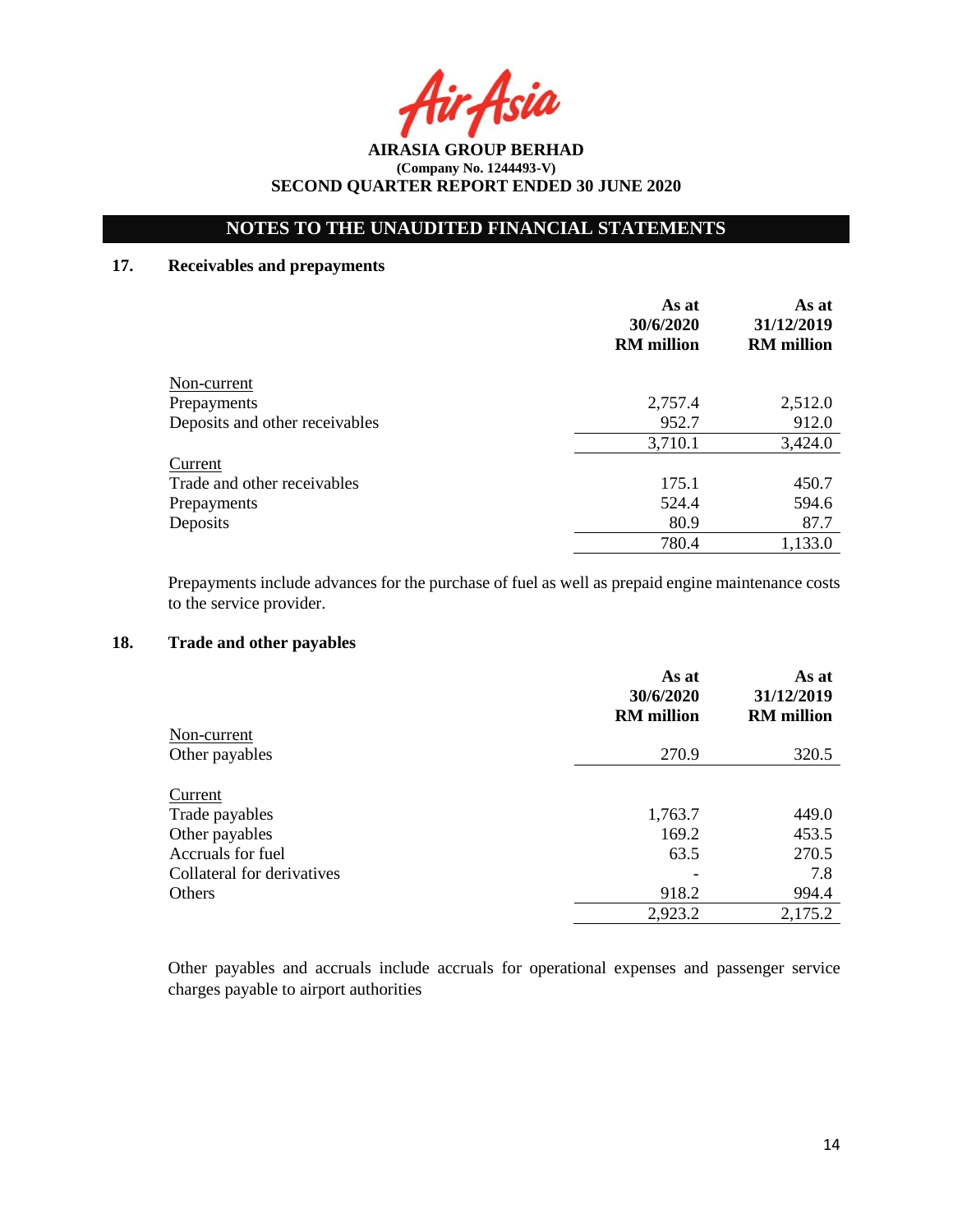Asia

**AIRASIA GROUP BERHAD (Company No. 1244493-V) SECOND QUARTER REPORT ENDED 30 JUNE 2020**

## **19. Aircraft maintenance provision/ payables**

|                                | As at<br>30/6/2020<br><b>RM</b> million | As at<br>31/12/2019<br><b>RM</b> million |
|--------------------------------|-----------------------------------------|------------------------------------------|
| Aircraft maintenance provision | 1,400.1                                 | 1,274.3                                  |
| Aircraft maintenance payables  | 2,680.0                                 | 2,435.5                                  |
| Aircraft maintenance reserves  | 1,577.0                                 | 1,583.1                                  |
|                                | 5,657.1                                 | 5,292.9                                  |
| Current                        | 595.0                                   | 572.3                                    |
| Non Current                    | 5,062.1                                 | 4,720.6                                  |
|                                | 5,657.1                                 | 5,292.9                                  |

- (i) Aircraft maintenance provision relates to provision of maintenance of aircraft contractually obligated by the Group to maintain during the lease period until redelivery based on preagreed conditions
- (ii) Aircraft maintenance payables relates to provision set aside at the point of sales and leaseback that is contractually obligated by the Group to incur to return the aircraft at the pre-agreed conditions
- (iii) Aircraft maintenance reserve relates to payments made by lessee for agreed maintenance work that has yet to be carried out

The liabilities of the aircraft provisions/ payables are covered through the Group's prepaid engine maintenance cost to a service provider as disclosed in Note 17.

### **20. Borrowings**

|                                    | As at<br>30/6/2020<br><b>RM</b> million | As at<br>31/12/2019<br><b>RM</b> million |
|------------------------------------|-----------------------------------------|------------------------------------------|
| Short term                         |                                         |                                          |
| Term loans                         | 355.8                                   | 238.5                                    |
| <b>Commodity Murabahah Finance</b> | 1.8                                     | 3.6                                      |
| Revolving credit                   | 107.2                                   | 100.0                                    |
|                                    | 464.8                                   | 329.9                                    |
| Long term<br>Term loans            | 73.8                                    | 86.7                                     |
| Total                              | 538.6                                   | 428.9                                    |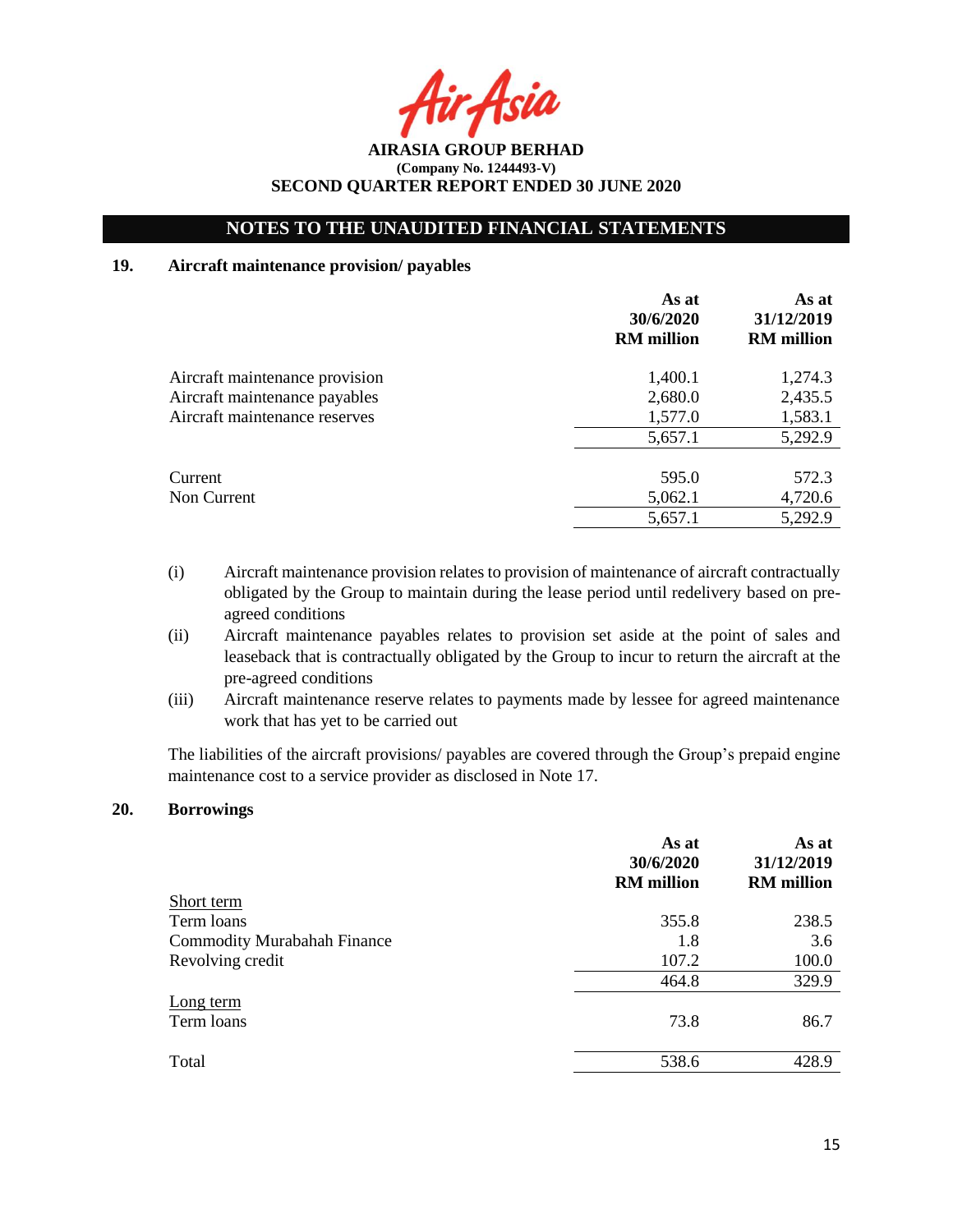Asia

**AIRASIA GROUP BERHAD (Company No. 1244493-V) SECOND QUARTER REPORT ENDED 30 JUNE 2020**

### **20. Borrowings (Contd.)**

The currency profile of borrowings are as follows:

|                          | As at<br>31/3/2020<br><b>RM</b> million | As at<br>31/12/2019<br><b>RM</b> million |  |
|--------------------------|-----------------------------------------|------------------------------------------|--|
| Ringgit Malaysia         | 223.8                                   | 103.7                                    |  |
| <b>US Dollar</b>         | 171.1                                   | 184.3                                    |  |
| Philippine Peso          | 99.1                                    | 90.0                                     |  |
| <b>Indonesian Rupiah</b> | 44.6                                    | 50.9                                     |  |
|                          | 538.6                                   | 428.9                                    |  |

### **21. Lease liabilities**

The lease liabilities is supported by the corresponding Rights of Use asset of RM11.3 billion and finance lease receivables of RM1.1 billion. The lease liabilities are repayable on a monthly basis based on the lease agreement.

### **22. Derivative financial instruments**

(a) Forward Foreign Exchange Contracts

As at 30 June 2020, the Group has Foreign Currency Swaps with outstanding amount of USD11.9 million.

(b) Interest Rate Hedging.

As at 30 June 2020, the Group has interest rate swaps which have an outstanding amount of US\$272.7 million.

(c) Fuel Hedging

As the Covid-19 pandemic resulted in closure of borders and increased travel restrictions, the expected fuel consumption of the Group has tremendously reduced. As a results of the reduction in expected rate of capacity recovery, the Group recognized the ineffective portion of the fuel hedges in the income statement.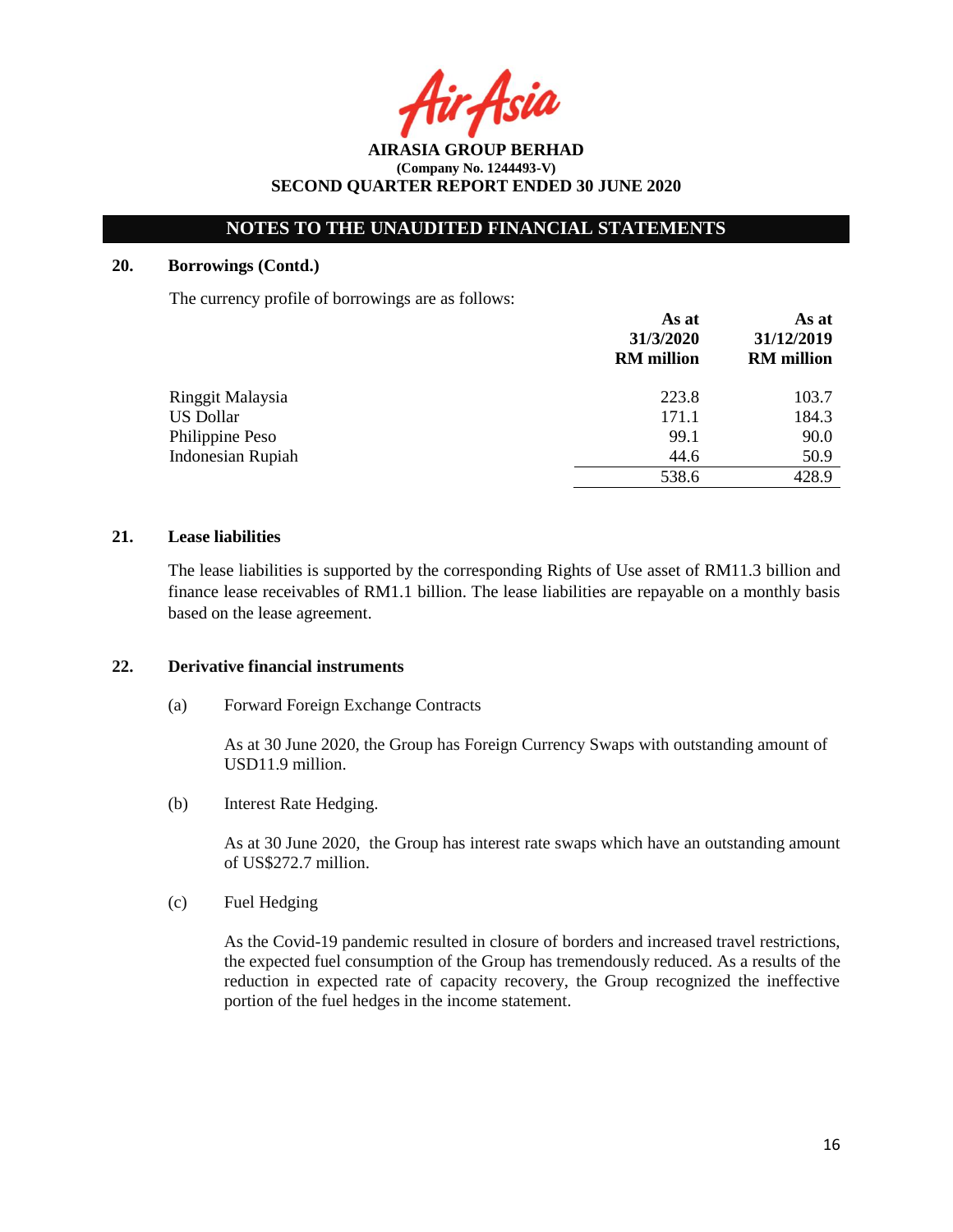Asia

**AIRASIA GROUP BERHAD (Company No. 1244493-V) SECOND QUARTER REPORT ENDED 30 JUNE 2020**

## **22. Derivative financial instruments (cont'd.)**

| <b>Type of Derivatives</b>                    | <b>Notional Value</b><br>As at 30/6/2020 | <b>Fair value</b><br>30/6/2020<br><b>Assets/(Liabilities)</b> |
|-----------------------------------------------|------------------------------------------|---------------------------------------------------------------|
|                                               | <b>Barrels million</b>                   | <b>RM</b> million                                             |
| <b>Fuel contract</b>                          |                                          |                                                               |
| less than 1 year                              | 7.9                                      | (482.3)                                                       |
| 1 year to 3 years<br>$\overline{\phantom{a}}$ | 2.1                                      | (136.4)                                                       |
| <b>Total</b>                                  | <b>10.0</b>                              | (618.2)                                                       |
| Interest rate contracts                       | <b>RM</b> million                        | <b>RM</b> million                                             |
| less than 1 year<br>$\overline{\phantom{a}}$  | 211.6                                    | (3.5)                                                         |
| More than 3 years<br>$\overline{\phantom{a}}$ | 955.5                                    | (99.6)                                                        |
| <b>Total</b>                                  | 1,167.1                                  | (103.1)                                                       |
| <b>Foreign currency contracts</b>             | <b>RM</b> million                        | <b>RM</b> million                                             |
| 1 year to 3 years                             | 51.0                                     | 49.8                                                          |
| <b>Total</b>                                  | 51.0                                     | 49.8                                                          |

The related accounting policies, cash requirements of the derivatives, risks associated with the derivatives and policies to mitigate those risks are unchanged since the last financial year.

## **23. Status of corporate proposals announced**

There are no outstanding corporate proposal.

### **24. Post balance sheet events**

There are no post balance sheet events to be reported.

## **25. Contingent assets**

As at the date of this report, the Group does not have any contingent assets.

### **26. Changes in contingent liabilities since the last annual balance sheet date**

There were no material changes in contingent liabilities since the audited financial statements of the Group for the financial year ended 31 December 2019.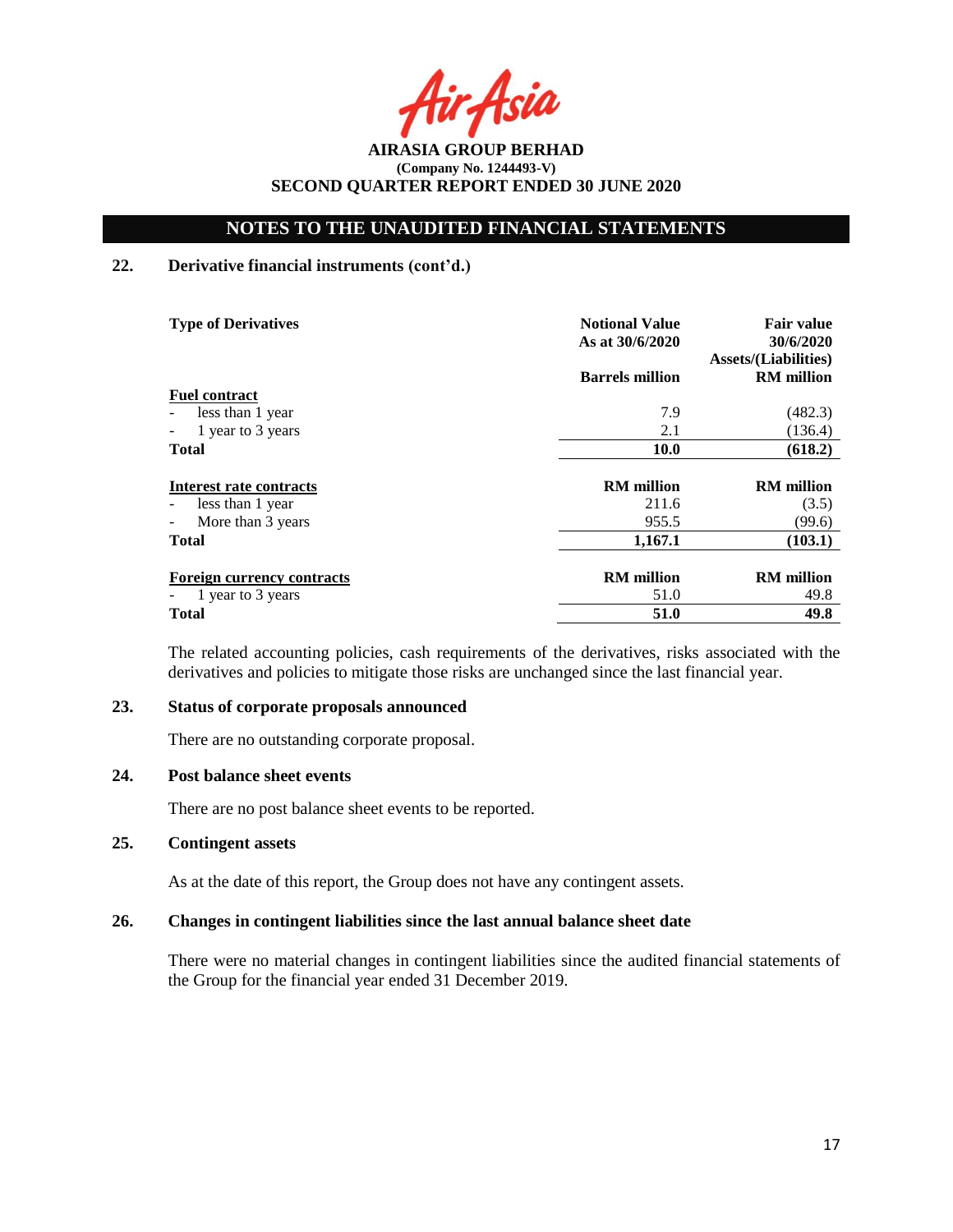# **NOTES TO THE UNAUDITED FINANCIAL STATEMENTS**

## **27. Capital commitments outstanding not provided for in the interim financial report**

Capital commitments for property, plant and equipment:

| As at<br>30/6/2020<br><b>RM</b> million | As at<br>31/12/2019<br><b>RM</b> million |
|-----------------------------------------|------------------------------------------|
| 113.592.4                               | 99,665.2                                 |
|                                         |                                          |

## **28. Material related party transactions**

Significant related party transactions which were entered into on agreed terms and conditions for the quarter ended 30 June 2020 are set out below:

|                                              | <b>Quarter ended</b><br>30/6/2020             | <b>Quarter ended</b><br>30/6/2019 |
|----------------------------------------------|-----------------------------------------------|-----------------------------------|
|                                              |                                               | <b>RM</b> million                 |
|                                              |                                               |                                   |
| subsidiary                                   |                                               |                                   |
| a. Lease rental income on aircraft           |                                               |                                   |
| Thai AirAsia                                 | 53.7                                          | 67.9                              |
| India AirAsia                                | 21.2                                          | 38.3                              |
| Japan AirAsia                                | 11.7                                          | 11.9                              |
| Transaction of the Group with company with   |                                               |                                   |
| common directors and shareholders            |                                               |                                   |
| a. Lease rental income on aircraft           |                                               |                                   |
| PT Indonesia AirAsia Extra                   | 16.8                                          | 17.4                              |
| b. Wet lease expenses on aircraft            |                                               |                                   |
| PT Indonesia AirAsia Extra                   | 20.6                                          | 26.0                              |
| c. Purchase of cargo transportation capacity |                                               |                                   |
| AirAsia X Berhad                             | 37.6                                          | 42.6                              |
|                                              | Transaction of the Group with associates of a | <b>RM</b> million                 |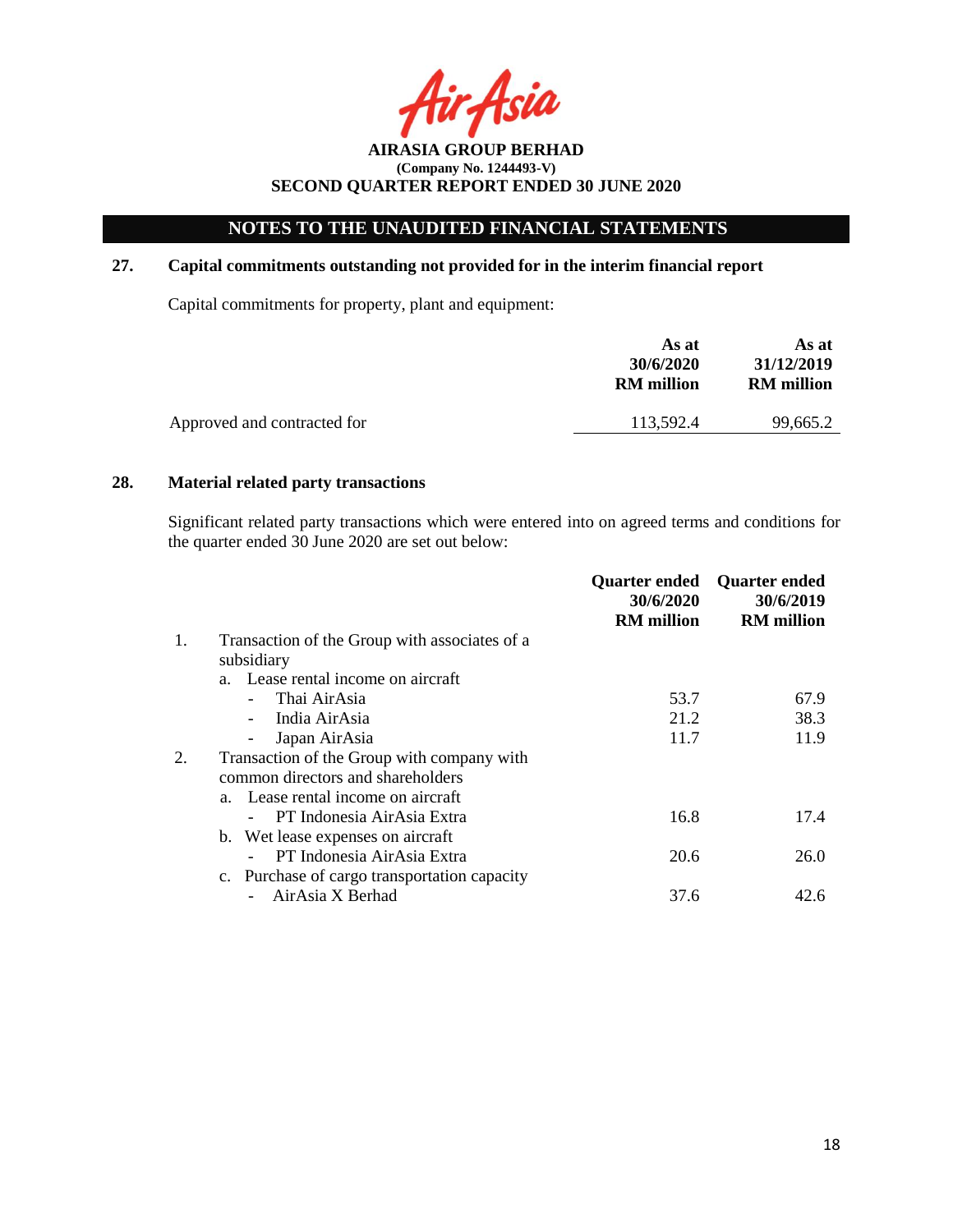**AIRASIA GROUP BERHAD (Company No. 1244493-V) SECOND QUARTER REPORT ENDED 30 JUNE 2020**

### **29. Review of Group Performance**

### *Consolidated Group Performance*

Group Revenue for the second quarter of financial year 2020 plunged by 96% to RM119.0 million at the height of the Covid-19 pandemic which saw many countries announced lockdowns and borders restrictions. 42% of the Group Revenue reported was contributed from cargo and logistics operations. Group expenditure declined as the Group hibernated its fleet at the end of the first quarter and gradually resumed operations at end of May early June as domestic travel restrictions eased. The Group implemented cost containment measures such as right sizing of manpower, salary cuts for management, staff and directors, negotiation of deferrals with lessors, suppliers and partners and restructuring of fuel hedging positions.

The Group reported a loss for the period of RM1,159.5 million of which RM601.0 million were related to depreciation and interest on leases, RM198.5 million of realised loss on fuel hedges and ineffective unrealized fuel hedge of RM23.9 million (which is offset against the gain recognized on realization of forward contract of RM85.2 million). Whilst the Group had successfully negotiated for deferrals with lessors, pursuant to the practical expedient available under Amendments to MFRS16: Covid 19 Related Rent Concessions as explained in Note 2 above, the income statement charge of depreciation and interest were not adjusted. Nonetheless, the main effect on cash flows would be the reduction in, or absence of, cash outflows for leases during the period of the rent concession.

### **Airline**

#### **Performance indicators**

|                                    |         | Apr- Jun 2020 Apr - Jun 2019 | Change % |
|------------------------------------|---------|------------------------------|----------|
| <b>Passengers Carried</b>          | 204,082 | 12,839,204                   | $-98%$   |
| Capacity                           | 345,970 | 15,093,048                   | -98%     |
| Seat Load Factor                   | 59%     | 85%                          | -26      |
| RPK (million)                      | 232     | 15,766                       | -99%     |
| ASK (million)                      | 391     | 18,645                       | -98%     |
| Average Fare (RM)                  | 239     | 178                          | 34%      |
| Unit Passenger Revenue (RM)        | 78      | 222                          | -65%     |
| Revenue / ASK (sen)                | 15.93   | 15.40                        | 3%       |
| Revenue / ASK (US cents)           | 3.68    | 3.56                         | 3%       |
| Cost / ASK (sen)                   | 295.65  | 15.77                        | 1774%    |
| Cost / ASK (US cents)              | 68.29   | 3.64                         | 1774%    |
| Cost / ASK-ex Fuel (sen)           | 230.76  | 9.95                         | 2219%    |
| Cost / ASK-ex Fuel (US cents)      | 53.30   | 2.30                         | 2219%    |
| Aircraft (end of period)           | 149     | 146                          | 3        |
| Average Stage Length (km)          | 1,121   | 1,233                        | $-9%$    |
| Number of Flights                  | 1,868   | 83,112                       | -98%     |
| Fuel Consumed (Barrels)            | 83,336  | 2,991,983                    | -97%     |
| Average Fuel Price (US\$ / Barrel) | 764     | 87                           | 783%     |

Exchange Rate: RM:USD – 4.3293 - Prior year US cent and dollar are restated at current average exchange rate during the quarter for ease of reference

Average Fuel Price/ Barrel restated using current average exchange rate for comparison is US\$83/barrel # Statistics exclude Logistic and Leasing operations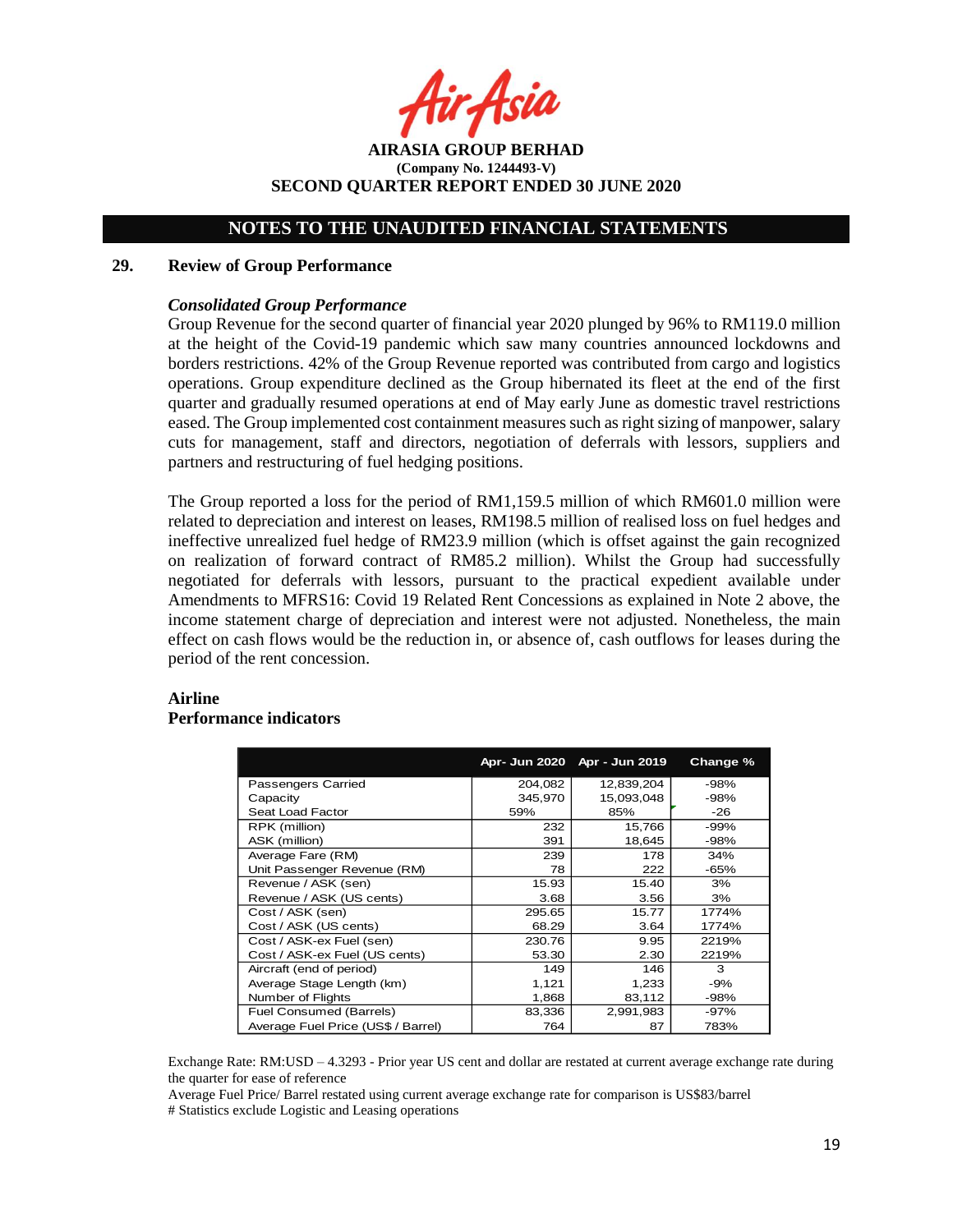Asil

## **NOTES TO THE UNAUDITED FINANCIAL STATEMENTS**

## **29. Review of Group Performance - Airline (cont'd.)**

Revenue for the airline business for 2Q20 was RM68.0 million, as capacity reduced by 98% as compared to 2Q19. Malaysia and Philippines announced hibernation of its fleet starting 28 March 2020 and 20 March 2020 respectively whilst Indonesia significantly reduced its domestic and international flights.

The Airline Group reported a negative EBITDA for 2Q20 at RM637.3 million, compared to a positive EBITDA of RM217.8 million in 2Q19 as the reduction of Group expenditure could not offset the decrease in revenue as passenger demand collapsed due to the widespread border closures and certain onerous travel restrictions. The Group also recorded realised fuel swap losses of RM198.5 million for the quarter on the back of reduction in fuel consumption and drastic fall in oil prices.

### **Cashflow commentary for current quarter against corresponding quarter**

| <b>Net Cash Flow</b>                   | Period ended<br>30/6/2020<br><b>RM</b> million | Period ended<br>30/6/2019<br><b>RM</b> million |  |
|----------------------------------------|------------------------------------------------|------------------------------------------------|--|
| Cash from/ $(to)$ Operating activities | (955.9)                                        | 1,252.8                                        |  |
| Cash from/(to) Investing activities    | (86.0)                                         | 789.3                                          |  |
| Cash from/ $(to)$ Financing activities | (625.1)                                        | (1,977.6)                                      |  |
|                                        | (1,667.0)                                      | 64.5                                           |  |

The Group's cashflow reported a net outflow as the current Covid 19 pandemic contributed to the lower demand for flights. Investing activities in the previous period includes disposal of aircrafts under the sales and leaseback transactions. The decrease in financing activities for the current period ended 30 June 2020 was as a result of cost containment activities during the hibernation period whereby lease payments were deferred.

### **The net gearing ratio as at 30 June 2020 and 31 December 2019 are as follows:**

|                                                         | As at             | As at             |  |
|---------------------------------------------------------|-------------------|-------------------|--|
|                                                         | 30/6/2020         | 31/12/2019        |  |
|                                                         | <b>RM</b> million | <b>RM</b> million |  |
| <b>Borrowings</b>                                       | 538.6             | 428.9             |  |
| Lease liabilities                                       | 12,087.1          | 12,459.8          |  |
| Less: Deposit, cash and bank balances                   | 996.1             | 2,588.1           |  |
| <b>Net Debt</b>                                         | 11,629.6          | 10,300.6          |  |
| <b>Total equity</b>                                     | 2,022.0           | 4,498.3           |  |
| Net gearing ratio (times) – excluding lease liabilities | Nil               | Nil               |  |
| Net gearing ratio (times)                               | 5.8               | 2.3               |  |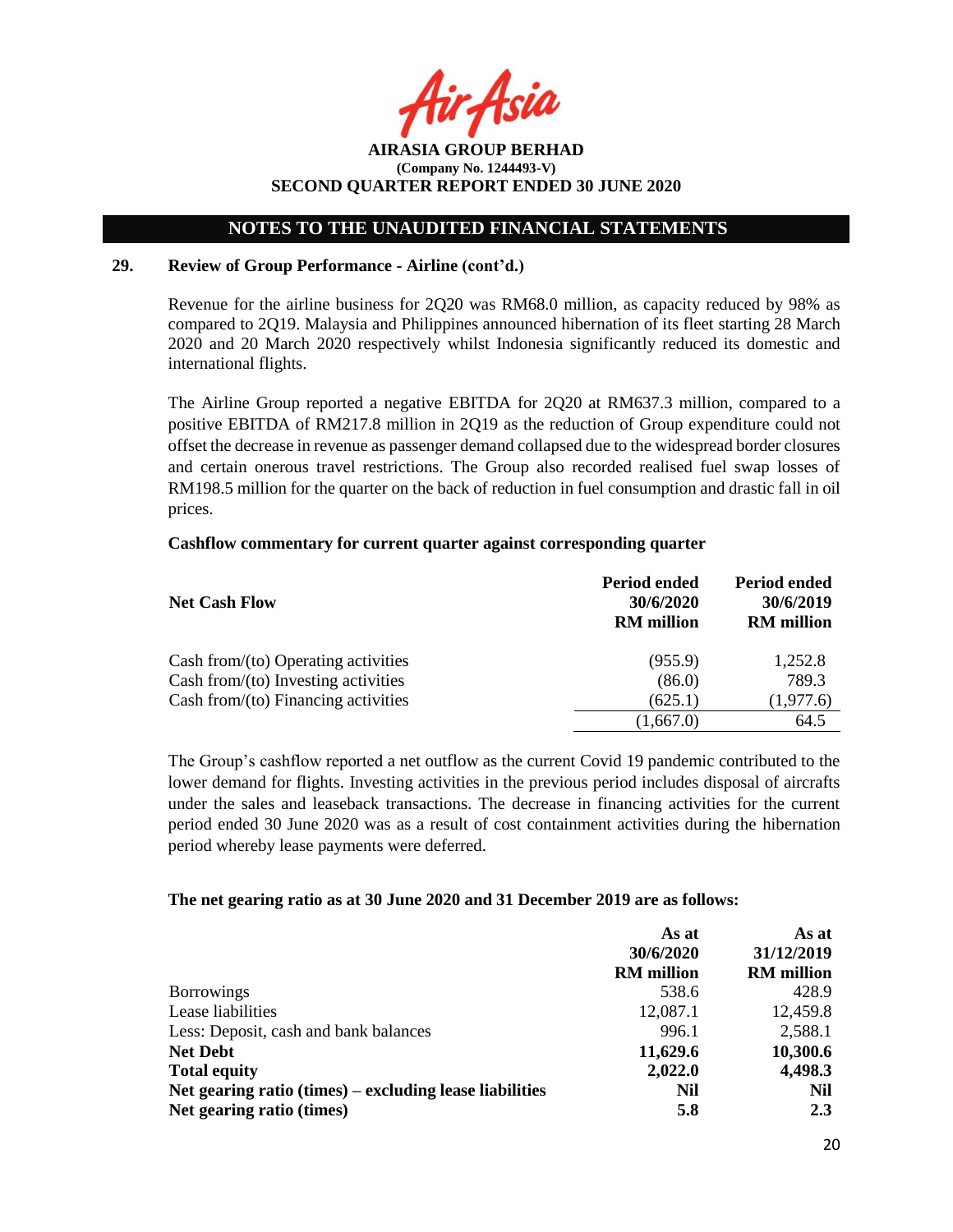Asia

**AIRASIA GROUP BERHAD (Company No. 1244493-V) SECOND QUARTER REPORT ENDED 30 JUNE 2020**

**29. Review of Group Performance - Airline (cont'd.)**

*Associate's Performance*

**(a) Thai Air Asia Co. Ltd ("Thai AirAsia")**

## **Performance indicators**

|                                    | Apr-Jun | Apr-Jun   | <b>Change</b> |
|------------------------------------|---------|-----------|---------------|
|                                    | 2020    | 2019      | %             |
| Passengers Carried                 | 283,601 | 5,578,878 | $-95%$        |
| Capacity                           | 544,746 | 6,751,500 | $-92%$        |
| Seat Load Factor                   | 52%     | 83%       | $-31$         |
| RPK (million)                      | 172     | 5,643     | $-97%$        |
| ASK (million)                      | 329     | 6,903     | $-95%$        |
| Average Fare (THB)                 | 1,031   | 1,390     | $-26%$        |
| Unit Passenger Revenue (THB)       | 1,332   | 1,726     | $-23%$        |
| Revenue / ASK (THB)                | 1.19    | 1.39      | $-15%$        |
| Revenue / ASK (US cents)           | 3.69    | 4.33      | $-15%$        |
| Cost / ASK (THB)                   | 11.62   | 1.57      | 640%          |
| Cost / ASK (US cents)              | 36.18   | 4.89      | 640%          |
| Cost / ASK-ex Fuel (THB)           | 9.02    | 1.02      | 785%          |
| Cost / ASK-ex Fuel (US cents)      | 28.09   | 3.18      | 785%          |
| Aircraft (end of period)           | 62      | 62        |               |
| Average Stage Length (km)          | 879     | 1,023     | $-14%$        |
| Number of Flights                  | 2,977   | 37,364    | $-92%$        |
| <b>Fuel Consumed (Barrels)</b>     | 60,718  | 1,268,541 | $-95%$        |
| Average Fuel Price (US\$ / Barrel) | 363     | 93        | 291%          |

Exchange Rate: THB:USD – 32.12 - Prior year US cent and dollar are restated at current average exchange rate for ease of reference

Average Fuel Price/ Barrel restated using current average exchange rate for comparison is US\$92/barrel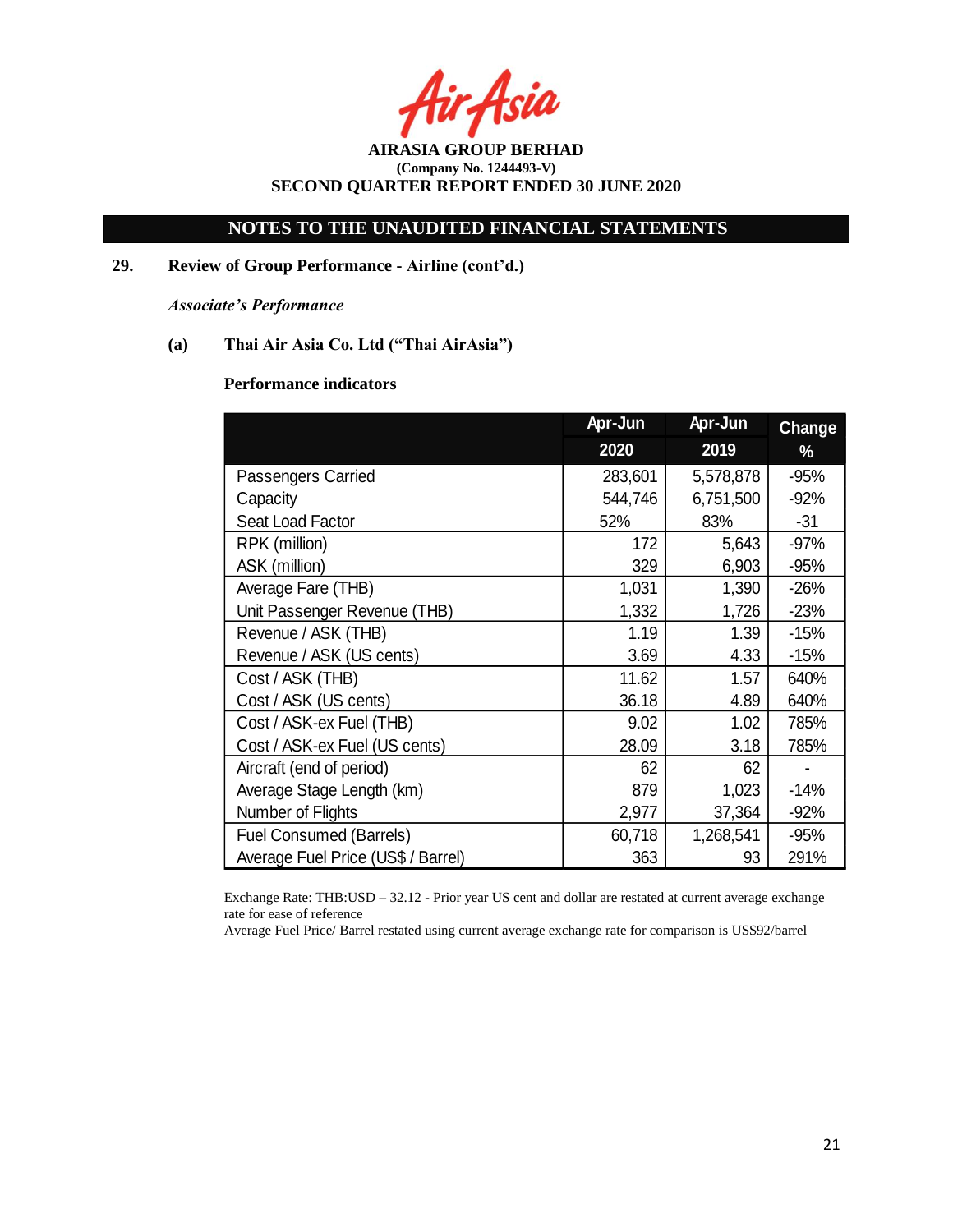Asia

# **NOTES TO THE UNAUDITED FINANCIAL STATEMENTS**

## **29. Review of Group Performance - Airline (cont'd.)**

**(a) Thai AirAsia Co. Ltd ("Thai AirAsia")**

## **Financial Statements**

|                                                                                                                                                                                           | Apr-Jun<br>2020<br><b>THB'000</b>                                           | Apr-Jun<br>2019<br><b>THB'000</b>                                                 |
|-------------------------------------------------------------------------------------------------------------------------------------------------------------------------------------------|-----------------------------------------------------------------------------|-----------------------------------------------------------------------------------|
| Revenue                                                                                                                                                                                   | 266,548                                                                     | 9,608,664                                                                         |
| Operating expenses:<br>- Staff costs<br>- Aircraft fuel expenses<br>- Maintenance and overhaul<br>- User charges and other related expenses<br>- Other operating expenses<br>Other income | (973,800)<br>(708, 120)<br>(304, 942)<br>(51, 207)<br>(366, 564)<br>140,009 | (1,829,845)<br>(3,730,514)<br>(952, 547)<br>(1,313,239)<br>(1,212,537)<br>185,222 |
| <b>EBITDAR</b>                                                                                                                                                                            | (1,998,076)                                                                 | 755,204                                                                           |
| Depreciation of property, plant and equipment<br>Aircraft operating lease expenses<br>Finance income<br><b>Finance costs</b><br>Foreign exchange gain                                     | (1,447,472)<br>10,250<br>(391, 020)<br>1,644,866                            | (426, 790)<br>(1,340,130)<br>8,867<br>(179, 816)<br>212,480                       |
| <b>Loss before taxation</b>                                                                                                                                                               | (2, 181, 452)                                                               | (970, 185)                                                                        |
| Tax expense<br>Deferred taxation                                                                                                                                                          | 105,805                                                                     | 91,040                                                                            |
| <b>Loss after taxation</b>                                                                                                                                                                | (2,075,647)                                                                 | (879, 145)                                                                        |

\*EBITDAR – Earnings Before Interest, Depreciation, Amortisation and Rental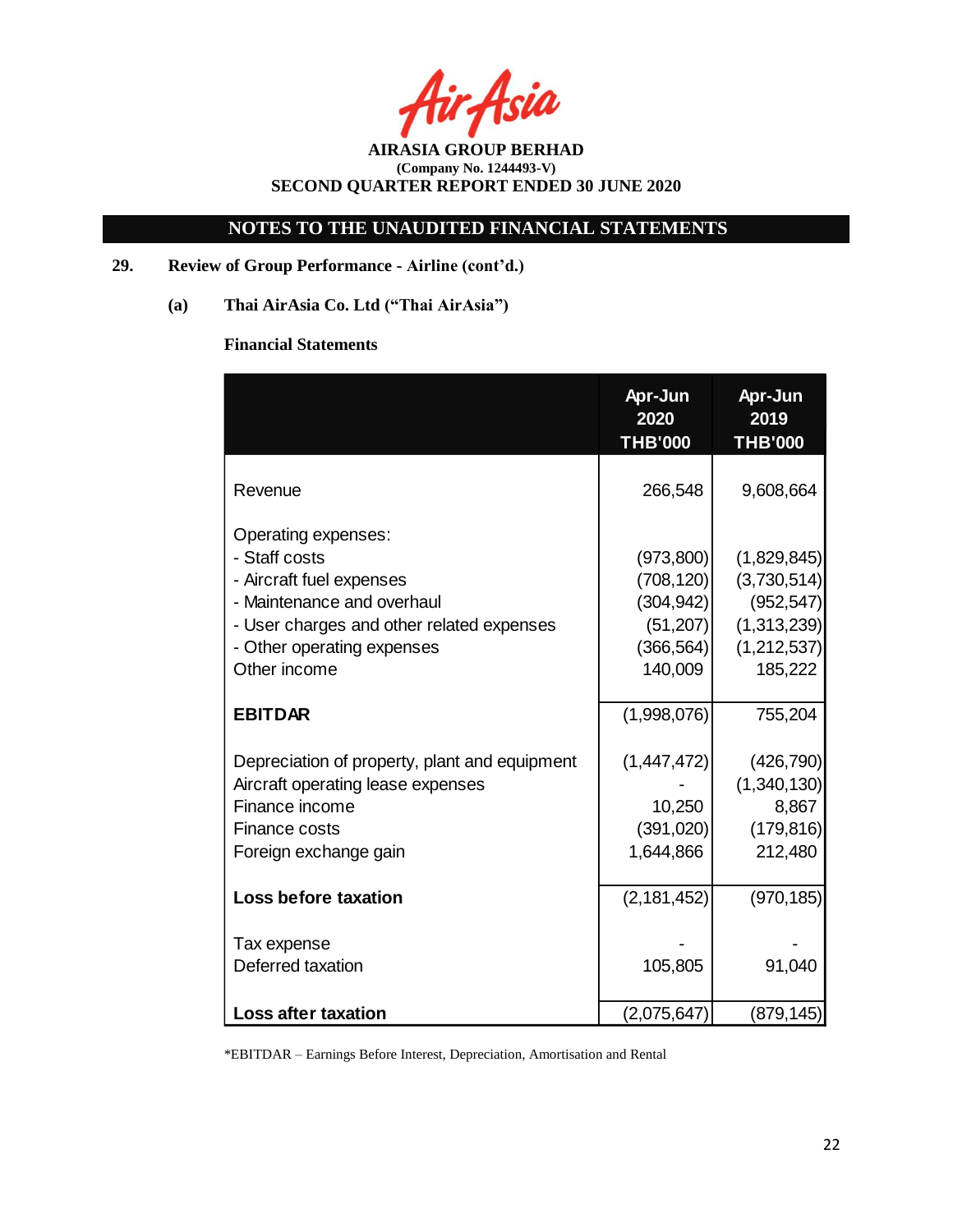Asil

## **NOTES TO THE UNAUDITED FINANCIAL STATEMENTS**

## **29. Review of Group Performance - Airline (cont'd.)**

### **(a) Thai AirAsia Co. Ltd ("Thai AirAsia")**

### **Financial Statements**

| <b>Year Ended</b>                | <b>Jun 2020</b> | <b>Dec 2019</b> |  |
|----------------------------------|-----------------|-----------------|--|
|                                  | <b>THB'000</b>  | <b>THB'000</b>  |  |
|                                  |                 |                 |  |
| Property, plant and equipment    | 38,326,691      | 24,821,094      |  |
| Intangible assets                | 19,461          | 22,770          |  |
| <b>Inventory</b>                 | 238,514         | 294,641         |  |
| Aircraft maintenance reserve     | 5,984,499       | 5,963,213       |  |
| Other debtors and prepayments    | 3,366,889       | 2,155,980       |  |
| Amounts due from related parties | 493,287         | 1,919,708       |  |
| Cash and Short term deposits     | 2,738,572       | 3,889,581       |  |
| <b>Total Assets</b>              | 51,167,913      | 39,066,987      |  |
|                                  |                 |                 |  |
| Sales in advance                 | 2,941,244       | 4,648,343       |  |
| Other creditors and accruals     | 6,115,291       | 5,162,137       |  |
| Amount due to related parties    | 1,819,448       | 373,823         |  |
| <b>Borrowings</b>                | 7,381,123       | 10,486,213      |  |
| Lease liabilities                | 32,389,306      | 11,493,614      |  |
| Deferred tax liabilities         |                 | 64,421          |  |
| <b>Total Liabilities</b>         | 50,646,413      | 32,228,551      |  |
|                                  |                 |                 |  |
| Share capital                    | 435,556         | 435,556         |  |
| Retained earnings                | 85,944          | 6,402,880       |  |
| <b>Total Equity</b>              | 521,500         | 6,838,436       |  |
|                                  |                 |                 |  |

Thai AirAsia recorded Total Revenue of THB266.5 million in 2Q20, 97% lower than 2Q19 of THB9,608.6 million as it had suspended domestic flights and international flights commencing 1 April 2020 and 22 March 2020 respectively. Thai AirAsia resumed selected domestic flights in May whilst international flights were restricted to only specific approvals.

Thai AirAsia adopted TFRS16 Leases which was effective 1 January 2020 for Thailand which saw the increase in depreciation and interest costs and a substantial foreign exchange gain of THB1,644.9 million which was mainly attributable to the exchange differences on leases liabilities.

Thai AirAsia reported a loss for the period of THB2,075.6 million impacted by the lower revenue and adoption of TFRS16 and recognition of realised fuel swap hedges of THB638.4 million offset by the foreign exchange gain mentioned above.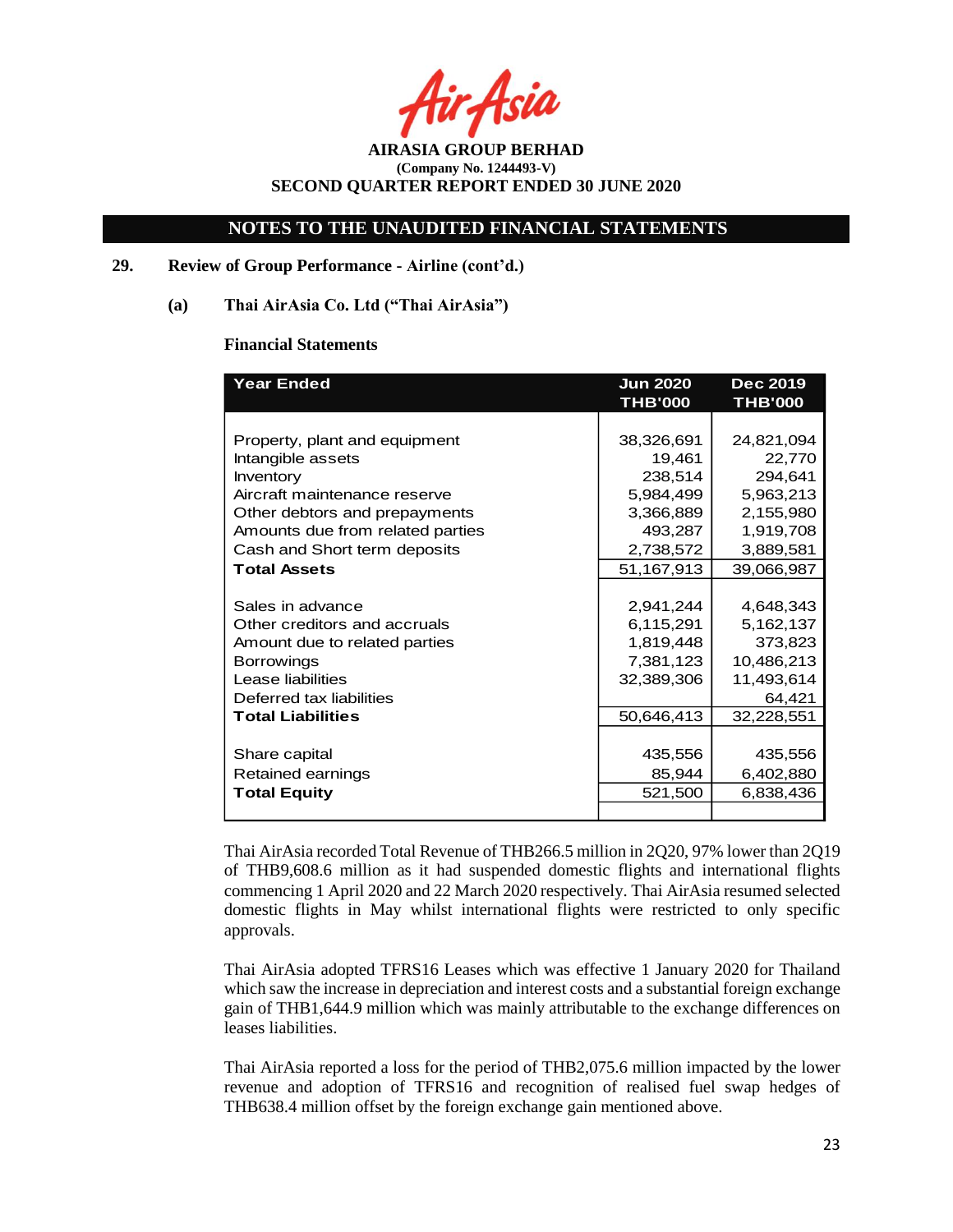Asia

**AIRASIA GROUP BERHAD (Company No. 1244493-V) SECOND QUARTER REPORT ENDED 30 JUNE 2020**

## **29. Review of Group Performance - Airline (cont'd.)**

## **(b) AirAsia (India) Limited ("AirAsia India")**

## **Performance indicators**

|                                    | Apr-Jun  | Apr-Jun   | <b>Change</b> |
|------------------------------------|----------|-----------|---------------|
|                                    | 2020     | 2019      | %             |
| Passengers Carried                 | 190,395  | 2,286,992 | $-92%$        |
| Capacity                           | 302,040  | 2,536,380 | $-88%$        |
| Seat Load Factor                   | 63%      | 90%       | $-27$         |
| RPK (million)                      | 224      | 2,495     | $-91%$        |
| ASK (million)                      | 355      | 2,756     | $-87%$        |
| Average Fare (INR)                 | 4,353    | 3,657     | 19%           |
| Unit Passenger Revenue (INR)       | 4,782    | 4,023     | 19%           |
| Revenue / ASK (INR cents)          | 253.97   | 328.25    | $-23%$        |
| Revenue / ASK (US cents)           | 3.36     | 4.34      | $-23%$        |
| Cost / ASK (INR cents)             | 1,211.58 | 336.27    | 260%          |
| Cost / ASK (US cents)              | 16.03    | 4.45      | 260%          |
| Cost / ASK-ex Fuel (INR cents)     | 1,151.87 | 193.84    | 494%          |
| Cost / ASK-ex Fuel (US cents)      | 15.24    | 2.56      | 494%          |
| Aircraft (end of period)           | 30       | 21        | 9             |
| Average Stage Length (km)          | 1,172    | 1,087     | 8%            |
| Number of Flights                  | 1,678    | 14,091    | $-88%$        |
| <b>Fuel Consumed (Barrels)</b>     | 62,217   | 495,821   | $-87%$        |
| Average Fuel Price (US\$ / Barrel) | 45       | 114       | $-60%$        |

Exchange Rate: RM:USD – 75.59- Prior year US cent and dollar are restated at current average exchange rate during the quarter for ease of reference

Average Fuel Price/ Barrel restated using current average exchange rate for comparison is US\$105/barrel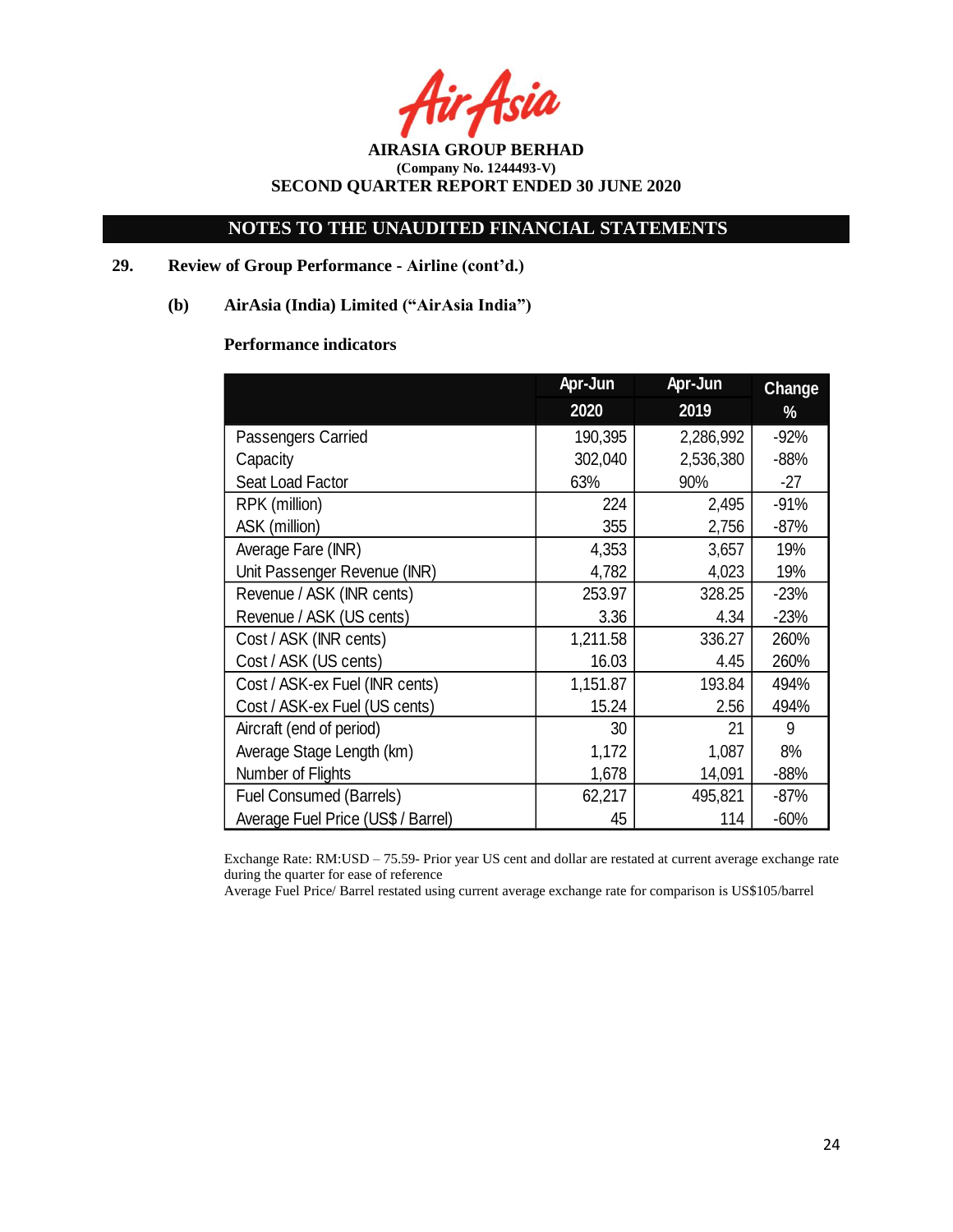**AIRASIA GROUP BERHAD (Company No. 1244493-V) SECOND QUARTER REPORT ENDED 30 JUNE 2020**

# **29. Review of Group Performance - Airline (cont'd.)**

**(b) AirAsia (India) Limited ("AirAsia India")**

# **Financial Statements**

|                                                                                                                                                                                           | Apr-Jun<br>2020<br><b>INR'000</b>                                           | Apr-Jun<br>2019<br><b>INR'000</b>                                                   |
|-------------------------------------------------------------------------------------------------------------------------------------------------------------------------------------------|-----------------------------------------------------------------------------|-------------------------------------------------------------------------------------|
| Revenue                                                                                                                                                                                   | 900,812                                                                     | 9,047,367                                                                           |
| Operating expenses:<br>- Staff costs<br>- Aircraft fuel expenses<br>- Maintenance and overhaul<br>- User charges and other related expenses<br>- Other operating expenses<br>Other income | (1,097,219)<br>(211, 784)<br>(575, 456)<br>(336, 747)<br>(72, 642)<br>9,635 | (1, 184, 874)<br>(3,925,678)<br>(1,302,679)<br>(1,238,707)<br>(422, 788)<br>153,353 |
| <b>EBITDA</b>                                                                                                                                                                             | (1,383,401)                                                                 | 1,125,994                                                                           |
| Depreciation of property, plant and equipment<br>Finance income<br>Finance costs<br>Foreign exchange loss<br>Fair value losses on derivatives                                             | (1,476,363)<br>42,169<br>(578, 974)<br>76,564                               | (1,092,002)<br>35,455<br>(290, 557)<br>70,052                                       |
| Loss before tax                                                                                                                                                                           | (3,320,005)                                                                 | (151, 058)                                                                          |
| Tax expense<br>Deferred taxation                                                                                                                                                          |                                                                             |                                                                                     |
| Loss after tax                                                                                                                                                                            | (3,320,005)                                                                 | (151,058)                                                                           |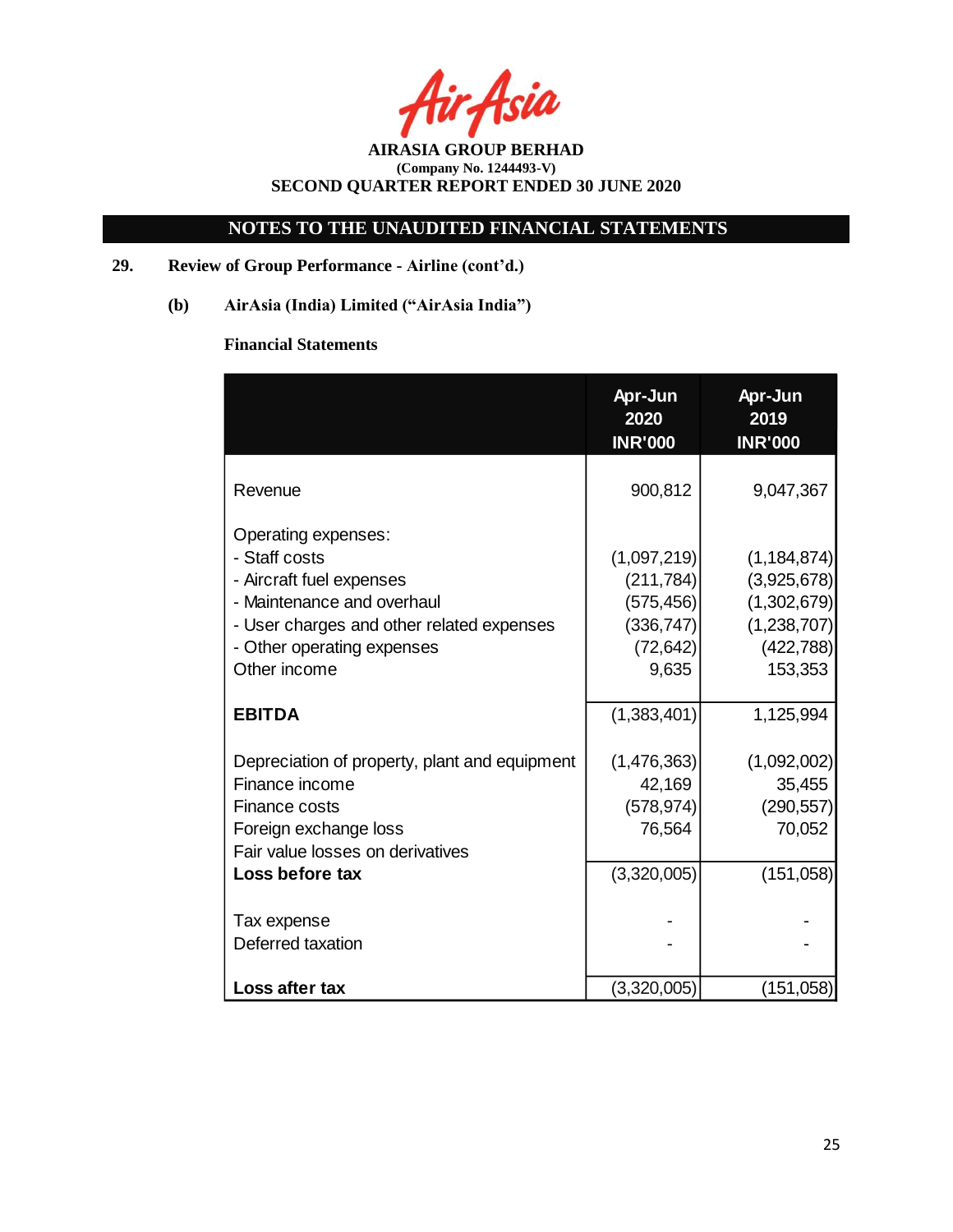Asia

**AIRASIA GROUP BERHAD (Company No. 1244493-V) SECOND QUARTER REPORT ENDED 30 JUNE 2020**

## **29. Review of Group Performance - Airline (cont'd.)**

**(b) AirAsia (India) Limited ("AirAsia India")**

### **Financial Statements**

| <b>Year Ended</b>                | <u>Jun 2020</u> | <b>Dec 2019</b> |  |
|----------------------------------|-----------------|-----------------|--|
|                                  | <b>INR'000</b>  | <b>INR'000</b>  |  |
|                                  |                 |                 |  |
| Property, plant and equipment    | 1,075,600       | 857,305         |  |
| <b>Rights of Use Asset</b>       | 26,485,844      | 25,126,174      |  |
| <b>Inventory</b>                 | 482,645         | 407,522         |  |
| Other debtors and prepayments    | 4,062,814       | 3,239,066       |  |
| Amounts due from related parties | 4,405,792       | 5,674,426       |  |
| Cash and Short term deposits     | 1,457,115       | 4,981,350       |  |
| <b>Total Assets</b>              | 37,969,810      | 40,285,843      |  |
|                                  |                 |                 |  |
| Sales in advance                 | 878,226         | 2,045,362       |  |
| Other creditors and accruals     | 6,081,131       | 3,856,244       |  |
| Amount due to related parties    | 5,663,538       | 8,870,530       |  |
| Lease liabilities                | 29,669,296      | 27,094,238      |  |
| <b>Borrowings</b>                | 5,500,000       | 1,699,564       |  |
| <b>Total Liabilities</b>         | 47,792,191      | 43,565,938      |  |
|                                  |                 |                 |  |
| Share capital                    | 15,000,000      | 15,000,000      |  |
| Retained earnings                | (24,822,380)    | (18,280,095)    |  |
| <b>Total Equity</b>              | (9,822,380)     | (3,280,095)     |  |
|                                  |                 |                 |  |

AirAsia India recorded Total Revenue of INR806.9 million in 2Q20, a 91% decrease from that of 2Q19 as it announced suspension of flights from 25 March 2020. AirAsia India resumed flights on 25 May 2020.

AirAsia India reported a loss for the period of INR3,320.0 million as compared to the loss for 2Q19 of INR151.1 million as a result of the decrease in revenue from suspension of flights and the increase in operating expenses from operating 9 additional aircraft.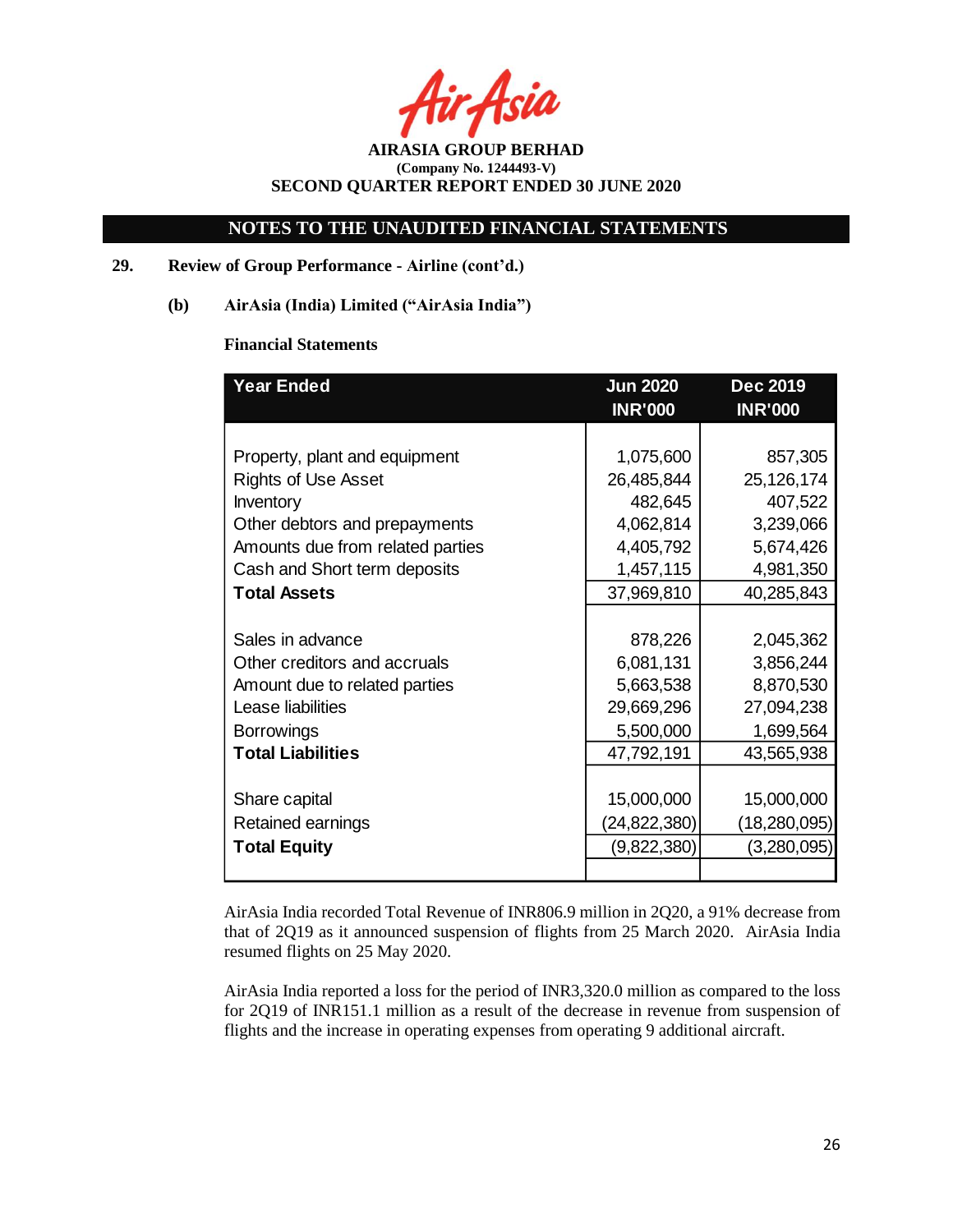: Asil

**AIRASIA GROUP BERHAD (Company No. 1244493-V) SECOND QUARTER REPORT ENDED 30 JUNE 2020**

### **29. Review of Group Performance - Airline (cont'd.)**

### **(c) AirAsia Japan Co. Ltd ("AirAsia Japan")**

AirAsia Japan is an associate company which is incorporated in Japan. The Group's equity interest in AirAsia Japan is 66.91% with voting rights of 33%.

AirAsia Japan recorded a Net loss of JPY1,072.5 million. AirAsia Japan has not adopted MFRS 16: Leases. The adoption of MFRS16 did not result in a material impact to income statement of AirAsia Japan.

### **29. Review of Group Performance – Non Airline**

The EBITDA for Non Airline businesses are as follows:

|                                                   | Quarter ended 30/06/2020 |                          |                          |               | Quarter ended 30/06/2019       |               |                         |               |
|---------------------------------------------------|--------------------------|--------------------------|--------------------------|---------------|--------------------------------|---------------|-------------------------|---------------|
|                                                   | Teleport<br>(Logistics)  | Air Asia.com             | <b>Big Pay</b><br>Group  | <b>Others</b> | <b>Teleport</b><br>(Logistics) | AirAsia.com   | <b>Big Pay</b><br>Group | <b>Others</b> |
|                                                   | <b>RM'000</b>            | <b>RM'000</b>            | <b>RM'000</b>            | <b>RM'000</b> | <b>RM'000</b>                  | <b>RM'000</b> | <b>RM'000</b>           | <b>RM'000</b> |
| Revenue                                           | 50.936                   | 8.846                    | 3.806                    | 10.477        | 111.521                        | 3.740         | 3.418                   | 44,953        |
| Operating expenses<br>Adjustment for intercompany | (61, 386)                | (25,020)                 | (27, 865)                | (10, 596)     | (92, 374)                      | (1,889)       | (19, 796)               | (50,069)      |
| elimination                                       | 5.061                    | $\overline{\phantom{a}}$ | $\overline{\phantom{a}}$ |               | 36.725                         |               |                         |               |
| <b>EBITDA</b>                                     | (5, 389)                 | (16, 174)                | (24, 059)                | (119)         | 55.872                         | 1,851         | (16, 378)               | (5, 115)      |

During the quarter, Teleport revenue decreased as a result of flight suspensionsin various countries. Excluding the write off of software development costs of RM6.9 million, Teleport reported a positive EBITDA. AirAsia.com saw a pick up in revenue as it offers deals and bundle packages to consumers.

### **30. Variation of results against preceding quarter**

The Group recorded a Net Loss of RM1,159.5 million for the quarter under review, against the Net Loss of RM953.3 million in the immediately preceding quarter ended 31 March 2020 mainly due to the impact of hibernation of flights and onerous travel restrictions caused by the Covid 19 pandemic.

### **31. Profit forecast**

No profit forecast has been issued.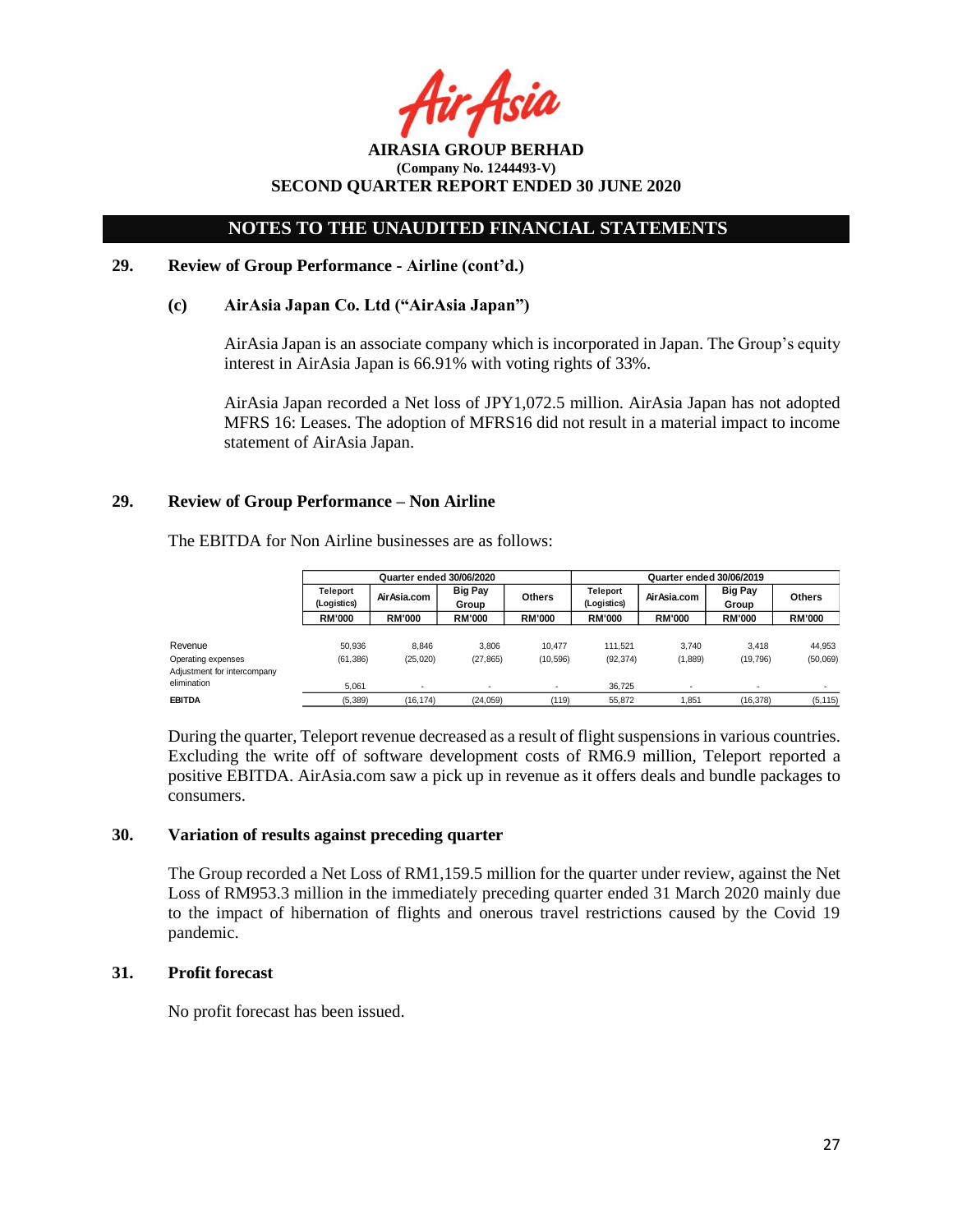· Asia

**AIRASIA GROUP BERHAD (Company No. 1244493-V) SECOND QUARTER REPORT ENDED 30 JUNE 2020**

## **32. Commentary on prospects**

AirAsia Group has been severely affected by the global COVID-19 pandemic. AirAsia temporarily hibernated most of its fleet across the network in late March 2020 due to increasing movement restrictions and only slowly easing up with domestic travel in end May early June. We are guided by the government and health authorities of various countries in adding our frequencies and opening routes. AirAsia Group is looking forward to the gradual reopening of international borders in recognition that air transport provides the connectivity that is essential for the resumption of economic activities.

We have applied for bank loans in our operating countries to shore up our liquidity. In Malaysia, we are securing commitments from the banks for the government guarantee loan under the Danajamin Prihatin Guarantee Scheme while our Philippines and Indonesia entities are currently in various stages of bank loan applications. We have also been presented with proposals to raise capital to strengthen our equity base and/or liquidity from a number of investment bankers, lenders as well as potential investors to help the Company weather the storm caused by the Covid-19 pandemic. In addition, AirAsia has ongoing deliberations with a number of parties for jointventures and collaborations that may result in additional third party investments in specific segments of the group's business.

With the group reorganisation completed in 2019 into two pillars, the group will push further to build the AirAsia way of life ecosystem. Other than the airline group of companies, AirAsia Group has a strong and growing digital pillar which brings together all our digital businesses. AirAsia Digital is positioned to be an Asean triple play business covering e-commerce, logistics and finance, leveraging our extensive reach on AirAsia.com and its low customer acquisition cost.

Barring any reversal of flight resumption plans and any major shock to demand, we foresee that we have sufficient working capital to sustain the business operations.